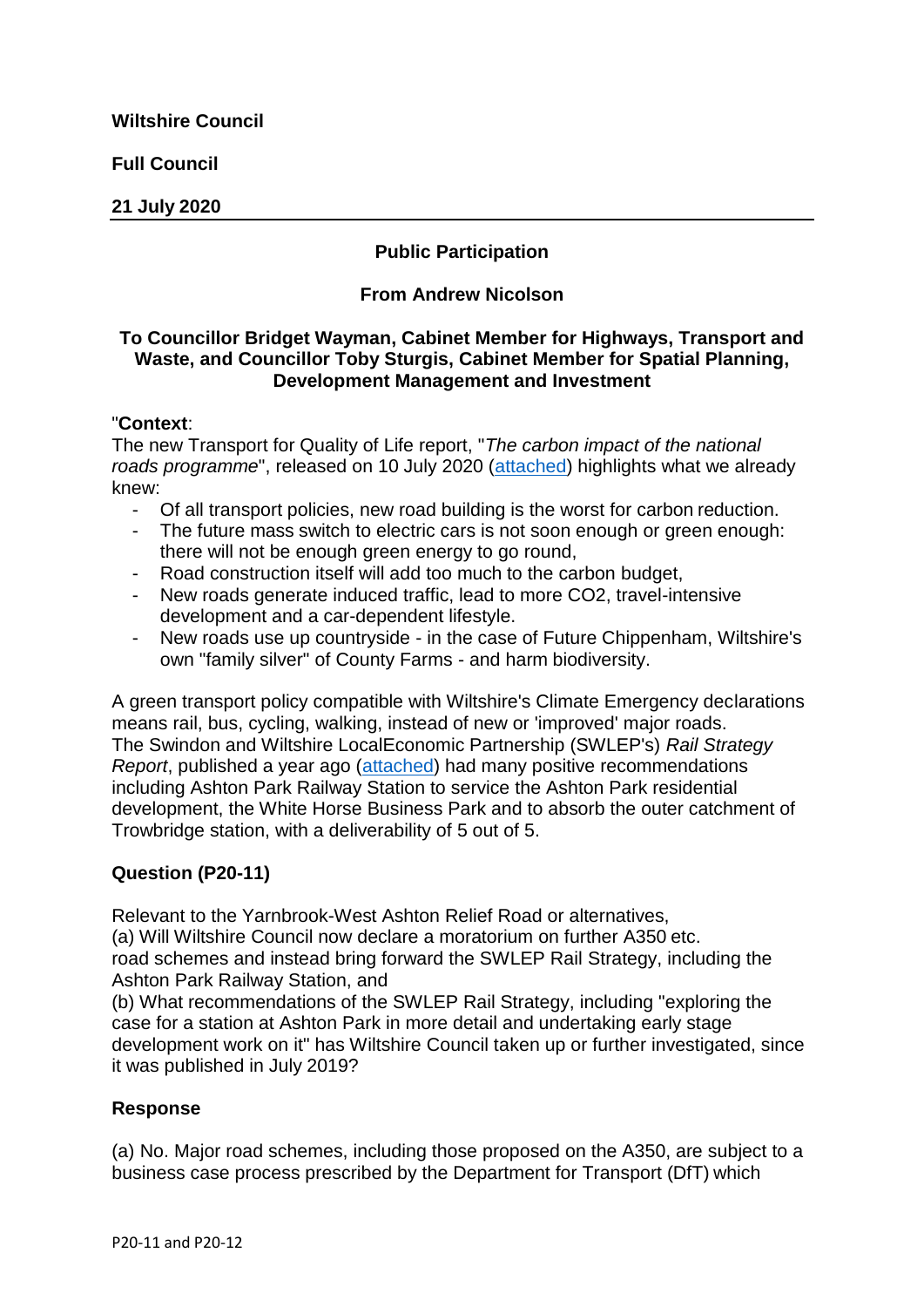includes consideration of environmental and social factors. The SWLEP Rail Strategy, together with the emerging Western Gateway Sub-national Transport Body's Rail Strategy and other relevant information, will feed into the development of a forthcoming Local Transport Plan Wiltshire Rail Strategy.

(b) The council has submitted four proposals to the DfT's Restoring Your Railway Ideas Fund: Devizes Parkway; Melksham Single Track Improvement; Westbury Station Hub; and Restoring Secondary Services on the GWML. The Devizes Parkway application was one of only 10 successful submissions to round one of the Ideas Fund. Subject to available resources, an application for an Ashton Park Railway Station could be considered for submission to the third round of the Ideas Fund.

With regard to the planning application for the development at Ashton Park, there is nothing in the Wiltshire core strategy Ashton Park template that requires a railway station to be provided.

The planning application for the development of this site was considered by the Strategic Planning Committee in 2018, who resolved to grant the scheme subject to a Section 106 agreement. This proposal does not include reference to a rail station (The site is only a mile from the existing station at Trowbridge and no more than 3 from the railhead at Westbury).

## **Question (P20-12)**

Relevant to the Chippenham Urban Expansion distributor road and traffic forecasting,

(a) Does the fact that it intends the development to be along Garden Town or Village principles, where employment is to be local and driving the least chose transport mode, mean that Wiltshire Council has forecast lower car use per household than in the standard model for trip generation, and

(b) Will Wiltshire Council still use Gov't WebTag guidelines, the National Trip-End Model, existing regional and local traffic models, etc., or will it instead monitor emerging post-Pandemic and post-Brexit traffic patterns, and base or revise its traffic and value-for-money projections on these?"

# **Response**

(a) The following reflects the proposed Homes England Part Funded Chippenham Futures Scheme, rather than previously approved Urban Extension at Hill Corner Road (12/00560/OUT) providing the Northern Distributor Road (18/01102/REM)].

Trip rates per dwelling for the Chippenham Urban Extension and indeed those development sites to be considered in the Local Plan Review, will need to be robust to ensure the full potential unfettered impact of development is considered at sensitive areas of the highway network, such as M4 Junction 17. This assessment is important to ensure that Wiltshire Council receive the support of our delivery partners, Highways England, for works that affect the SRN and for capacity enhancements along the A350. However, following the assessment of likely worst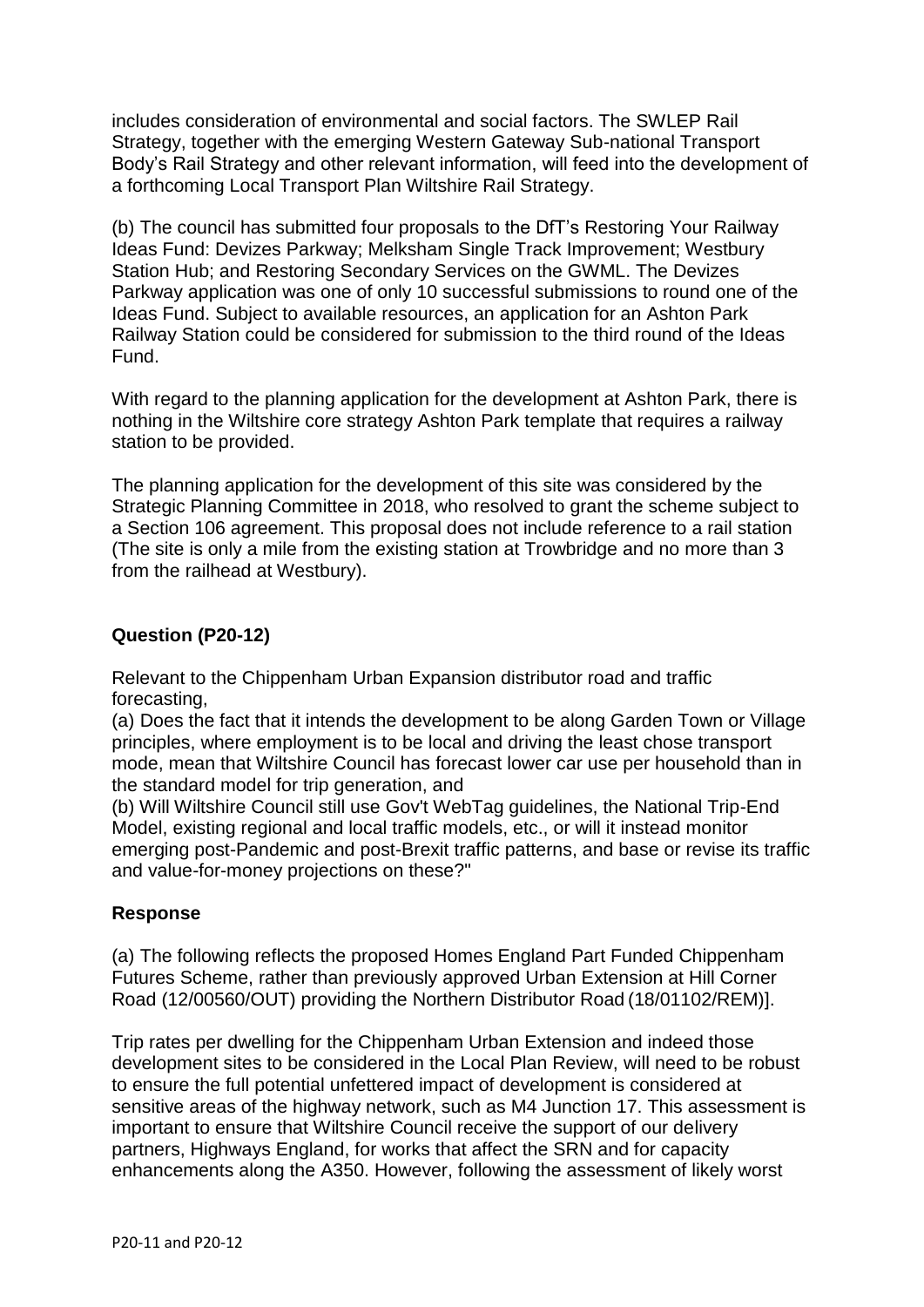case traffic generation, measures will need to be assessed to support reduced driver mode share and out-commuting. Such measures will include the delivery and implementation of local employment, retail, education, health and community infrastructure opportunities, enhanced infrastructure to support active travel, new and improved public transport interchanges and service provision and communications technology. These measures will aim to capture and retain trips within the local area, provide active travel infrastructure for short length trips to enhance health benefits and provide a realistic alternative to the car for medium to long length commuting trips.

The trip generations used will therefore consider the likely strategic capacity enhancements which may be necessary to accommodate development with limited traffic generation mitigation, but further consider those on-site deliverables required to reduce driver mode share and capture trips locally.

(b) The business case to secure Homes England funding for the Eastern Distributor Road was predicated by WebTag as a requirement of Homes England. However, as part of the Local Plan Review assessment Wiltshire Council's term contractor Atkins is considering a series of scenarios, that whilst yet to be fully defined will include a return to normal traffic environmental conditions post Covid and a series of 'new norms' capturing Covid patterns of increased active travel, working from home patterns and increased home delivery. These scenarios will be used to define valuefor-money parameters for highway and sustainable transport measures to support the Local Plan Review and will be used thereafter to define policy direction. The impact of Brexit may also be added to the scenario testing.

With specific regard to the Chippenham Urban Expansion, the Homes England Business Case will not be re-tested and WebTag will not form a critical element in the planning determination of the scheme. Wiltshire Transport Planning and Development Control officers will however be very mindful of potential 'new norms' and will seek to address and capture these through design of the urban fabric of the scheme.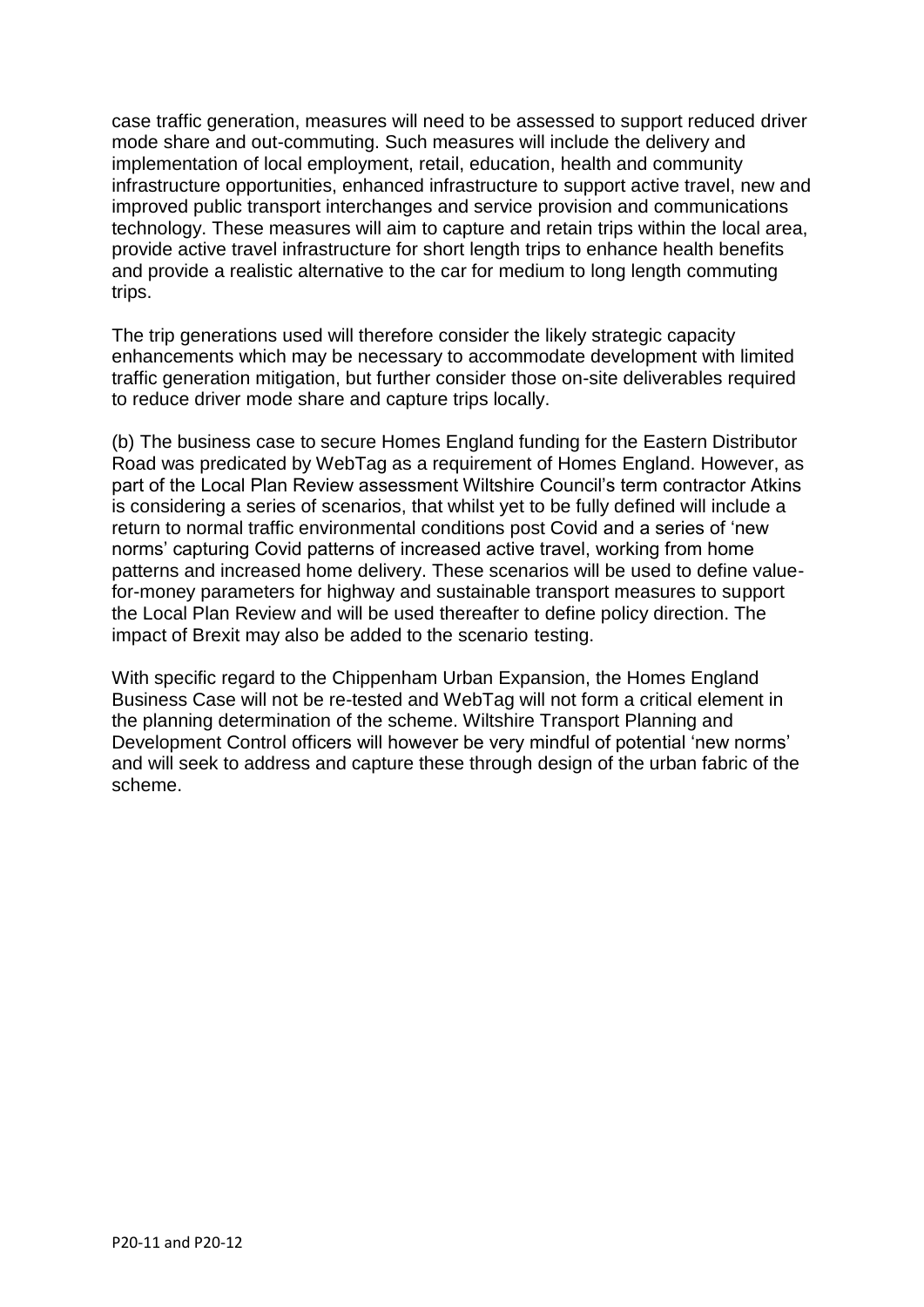**Full Council**

**21 July 2020**

## **Item 6 - Public Participation**

### **From Ros Edwards**

### **To Councillor Richard Clewer, Deputy Leader of the Council and Cabinet Member for Corporate Services, Heritage, Arts, Tourism, Housing and Communities**

**Question (P20-13)**

### **How do local food suppliers fit in to Wiltshire Council's recovery plan? Could a local food map/website be considered?**

**Local producers and independent food outlets** have been very important for food security during this crisis, often being able to continue to source products that the supermarkets seem to have had difficulty obtaining. They have shown themselves able to adapt and innovate quickly and make provision for the most vulnerable in our society with new ordering and collection/ delivery systems. Most food in the world is eaten locally, although about 20% is now traded globally. However, in the UK we now import almost 50% of our food.

Increasing local food availability:

- enables fresh, seasonal, flavoursome and nutritious food to become more readily accessible
- keeps money in the local economy and supports the green economy
- increases employment and self-employment locally…….providing inspiration and creating opportunities for young people
- enhances food security in an unpredictable world
- facilitates traceability and accountability
- helps reduce the trade deficit and a short supply chain increases the vitality of local communities

Although the issue of food miles is very complex (made much more complex/ misleading by all the dimensions which are omitted from the carbon footprinting tools), most major reports on environmentally sustainable food advocate sourcing food as close to home as possible. The strengthening of local food distribution networks that we have seen over recent months is something which will hopefully continue.

# **Proposals:**

**1. A WC Local Food Map/ Website could help support the local economy -** as a resource for local people and visitors to the area, who are often really interested in finding local food. It would also be a useful resource for those in the hospitality and retail sector who would like to source more local food and drink.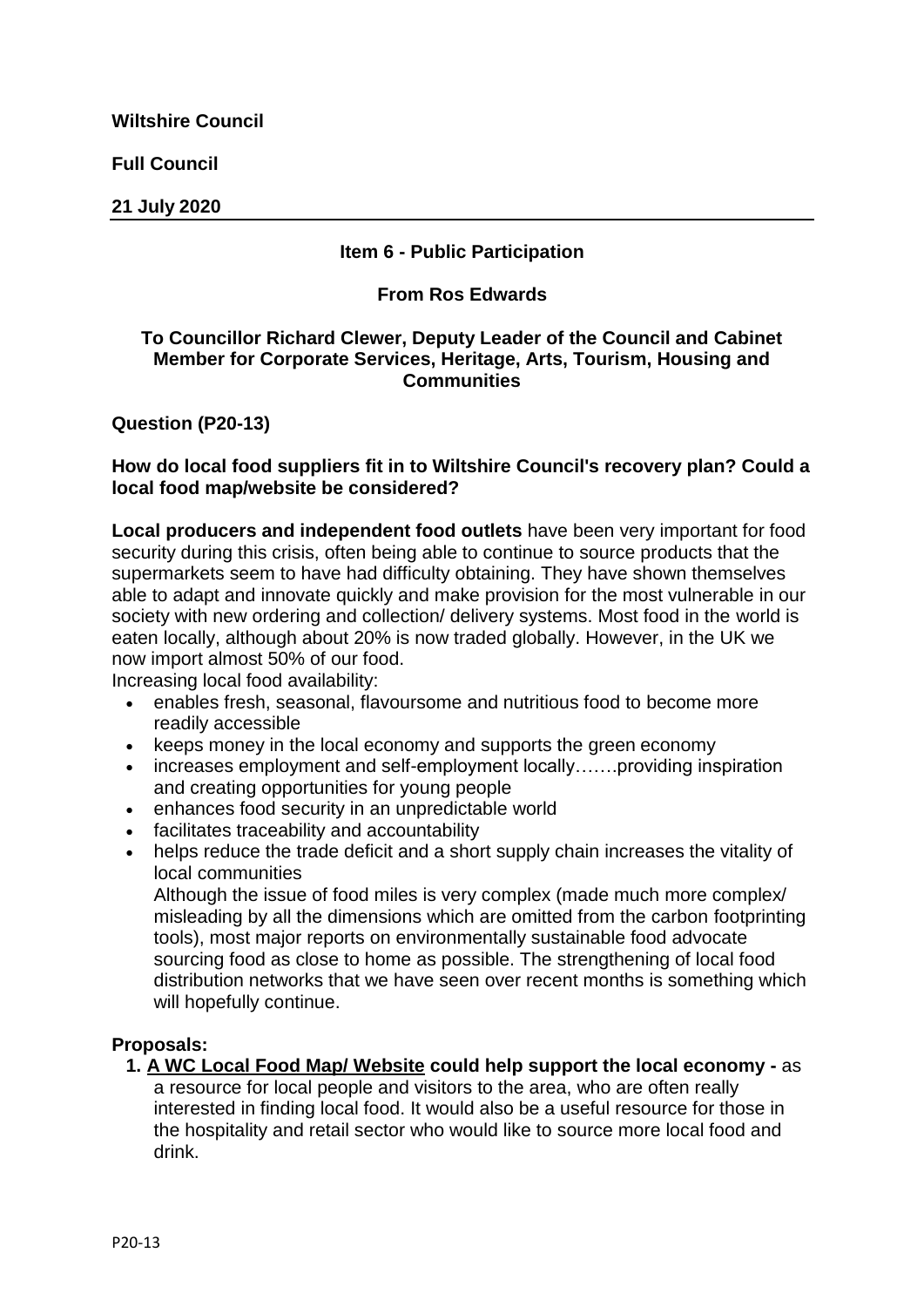Climate Friendly Bradford on Avon (CFBoA) developed a map and website for the BoA area with a local magazine in 2014. We had about 100 producers and outlets on it. However, unfortunately we had to discontinue about three years ago as we did not have anyone with the time and necessary skills to continue to monitor and develop the website. **It was felt that it would be much better if councils could develop such a resource. (Perhaps now is the time?)**  Accessibility and organic produce symbols were included. There are a range of ideas from our experience that I could share, if wished. CFBoA has circulated a list of local food availability, updated every couple of weeks, during the Covid crisis, which people have fed back has been helpful. This and other sources could be drawn on initially to start up a new directory/ website.

**1. Provenance logo** - in the New Forest last year I bought a food product which had a very attractive New Forest logo, which seemed a really good idea, enhancing the sense of provenance and 'character of place'. Not aware that Wiltshire has one. What about a white horse?

### **Response**

The Council has limited influence on the proportion of food imported versus grown locally.

During the early stages of the COVID-19 response, Wiltshire Council identified farming and food production as a critical sector for support. This support included:

- Establishing clear lines of communication with key farming organisations CLA, NFU, TFA (Tenant Farmers Association)
- Helping eligible farming businesses gain grant funding
- Ongoing contact with farmers looking to diversify, providing business support

Following the initial response, the Covid-19 Recovery Plan sets Wiltshire Council's strategic recovery objectives, which are to:

- ensure appropriate interventions to address inequalities and build social mobility
- ensure the effects of deprivation are considered and interventions developed
- enable appropriate interventions to support carbon reduction

The plan seeks to build a solid foundation so that Wiltshire emerges as a healthier, equitable and more sustainable place to live and work based on the experience of COVID-19 lockdown.

In addition, the Recovery Plan sets out a plan for economic recovery which is both place led and sector led, with farming one of the sectors identified for support. Both the NFU and CLA have standing invitations to the Economic Partnership Cell which informs the wider economic recovery.

The Economic Recovery Board will be producing an economic recovery plan for Wiltshire which will be adopted by the sRCG in late Summer/early Autumn.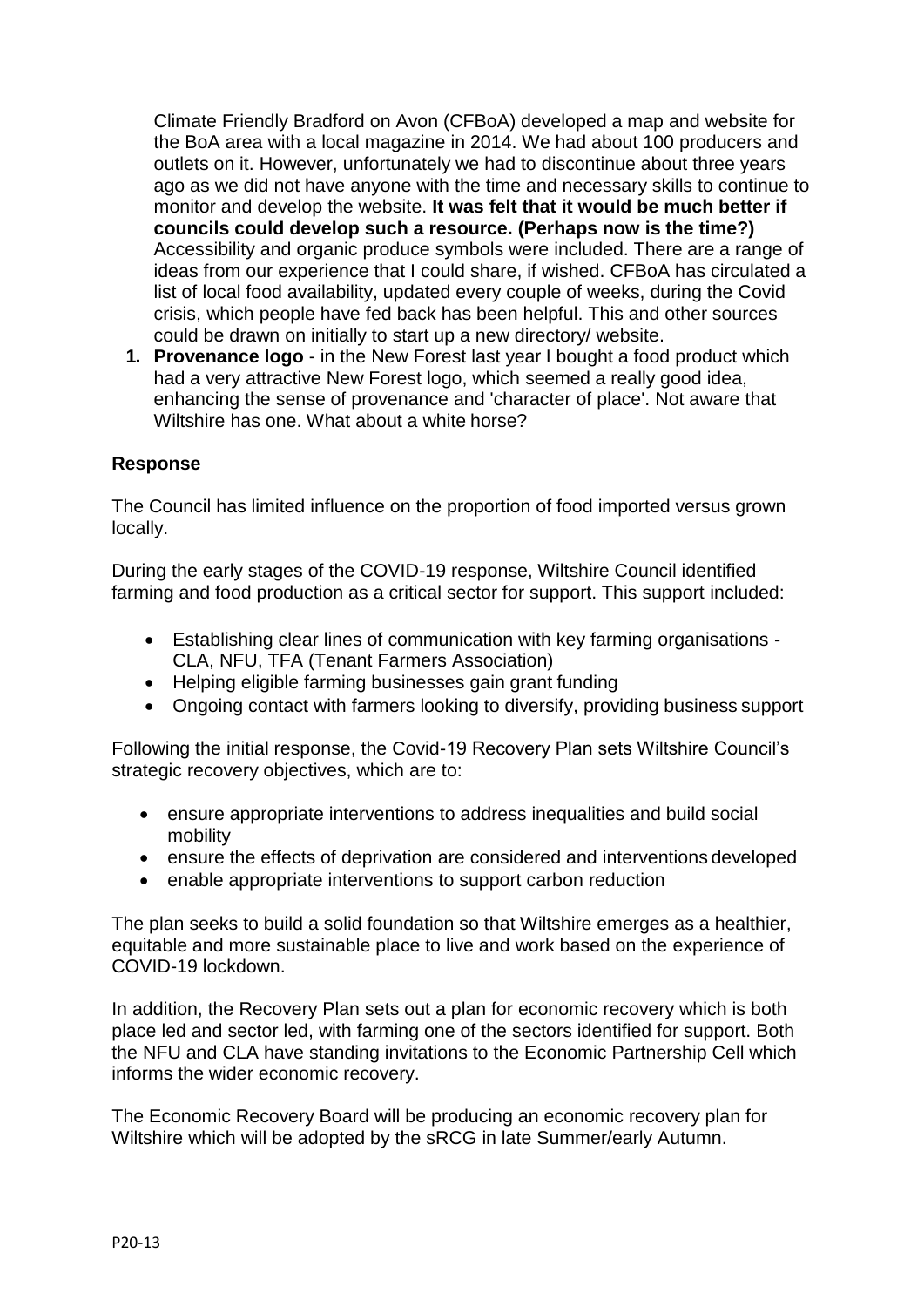Our work with suppliers currently demonstrates significant interest in sourcing more of our food from the UK going forward, particularly from food processors. We will continue to work with our supply chains to try and identify potential local links, however these are decisions for individual businesses.

Wiltshire Council would be pleased to consider the learning from Climate Friendly Bradford on Avon on food mapping. We will be encouraging a focus on shopping locally as shoppers return to the high street. We had previously developed initial consideration around a provenance scheme for Salisbury's Economic Recovery as part of the Salisbury Brand Positioning work, and will continue to develop our work in this area. It will be critical to ensure that any provenance scheme can respond to individual place identity as well as building on our Wiltshire links. However this work is one strand of many we will be looking at as we map out how our resources will be best deployed to assist Wiltshire in its economic recovery.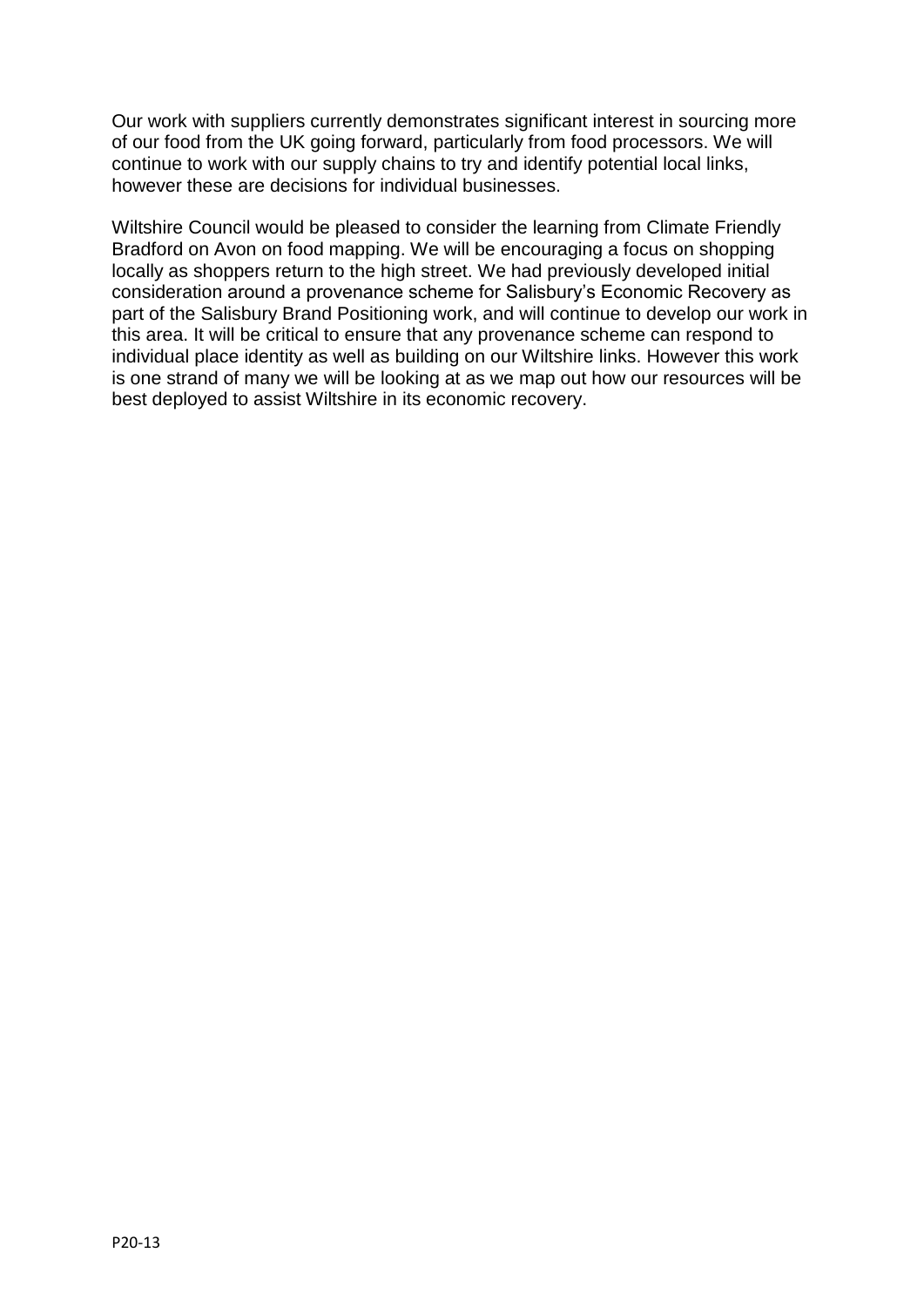**Full Council**

### **21 July 2020**

## **Item 7 – Wiltshire Council's Response to the Climate Emergency (Carbon Reduction) and Business Plan Update**

## **From Katharine Wale**

### **To Councillor Richard Clewer, Deputy Leader of the Council and Cabinet Member for Corporate Services, Heritage, Arts, Tourism, Housing and Communities**

### **Question (P20-14)**

### **Tree and hedge planting for carbon capture and nature recovery**

It has been widely reported that the Covid 19 Lockdown has demonstrated to the wider public the importance of nature to the environment, food production and human well-being. In the 12 March 2020 budget the Government announced £640M for 30,000 hectares of tree planting between 2020 and 2025; an announcement somewhat diluted by widely reported continuous failure to meet earlier tree planting targets in Britain and offset by substantial mature tree destruction activity for road building and development.

In the face of the lack of interest and initiative from landowners that frequently confronts community groups trying to secure planting sites on clearly marginal farmland, what is Wiltshire Council doing to:

- a. Lead the way and set an example by vigorous protection of ALL existing trees and woodlands (regardless of ownership)?
- b. Lead the way and set an example by planting new trees and hedges on its own land?
- c. Apply leverage to farmers and other landowners to provide marginal land (including field edges) for carbon capture, especially by the restitution of hedges and trees?

### **Response**

The Council is preparing a Woodland Strategy to support the retention, management and planting of trees to improve coverage across Wiltshire. Vigorous protection of all trees is not always practical or desirable from an environmental perspective, for example diseased trees will need to be removed and the practice of coppicing can assist with biodiversity enhancement.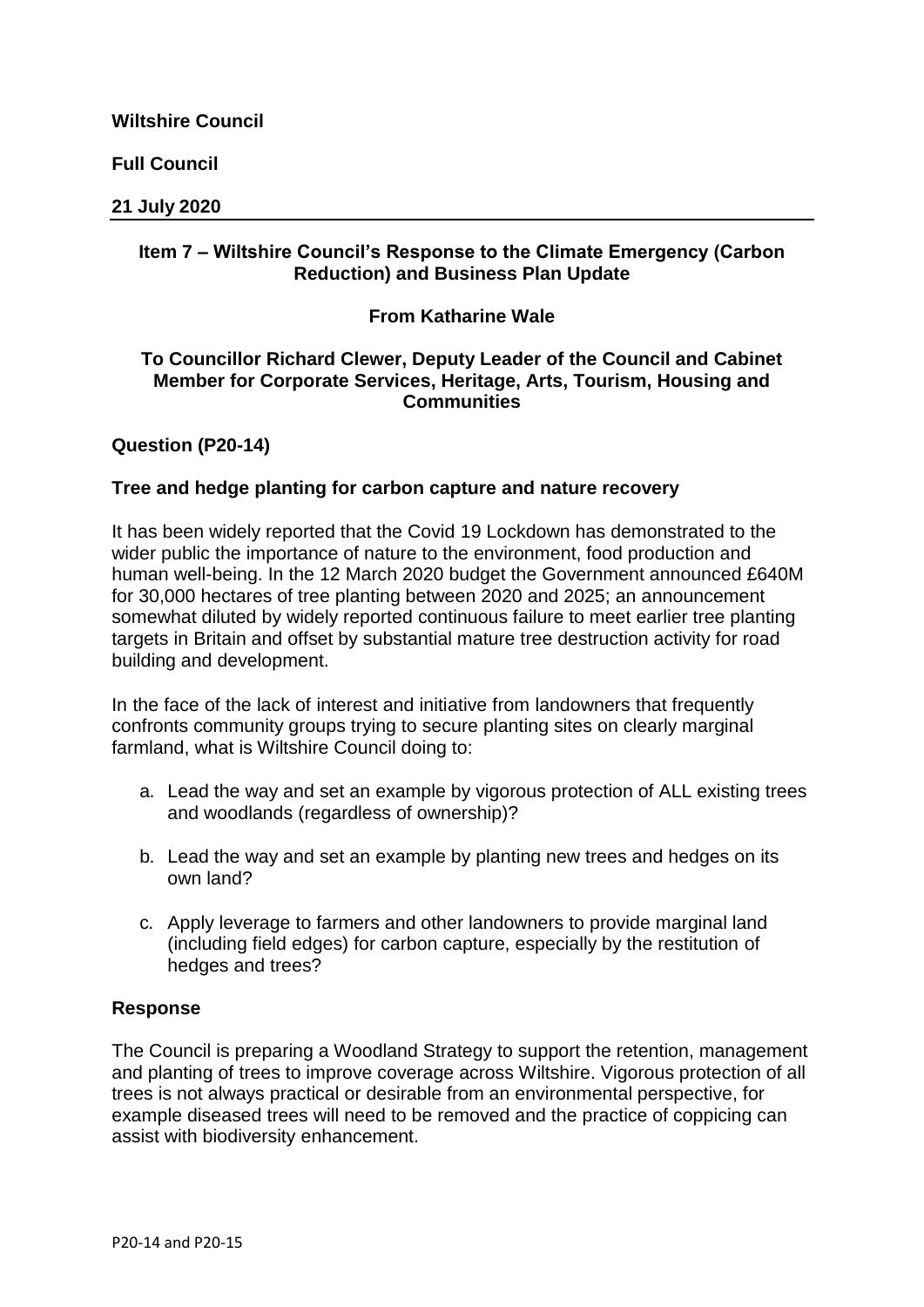A partnership approach will be needed to deliver the Woodland Strategy and involve collaboration between, for example: farmers, landowners, the development industry, agencies (Environment Agency, Natural England, Forestry England) and the third sector (Wiltshire Wildlife Trust, National Trust and Woodland Trust).

It is anticipated that the Council as part of the implementation of the Woodland Strategy will sign post farmers and landowners to guidance and funding to support planting of field margins.

On its own land, the Council carries out maintenance of trees in order to keep them safe, and replants trees as required. The generally narrow verge widths on most roads, the visibility requirements for drivers and the presence of underground services usually limits the potential for additional tree planting within the highway.

Requests from local community groups to plant trees on Council land outside the highway are looked at on their individual merits with a "right tree in the right place" approach being taken. The Council intends to develop a tree planting strategy for council owned land in due course, which will take the lead from the overarching Woodland Strategy.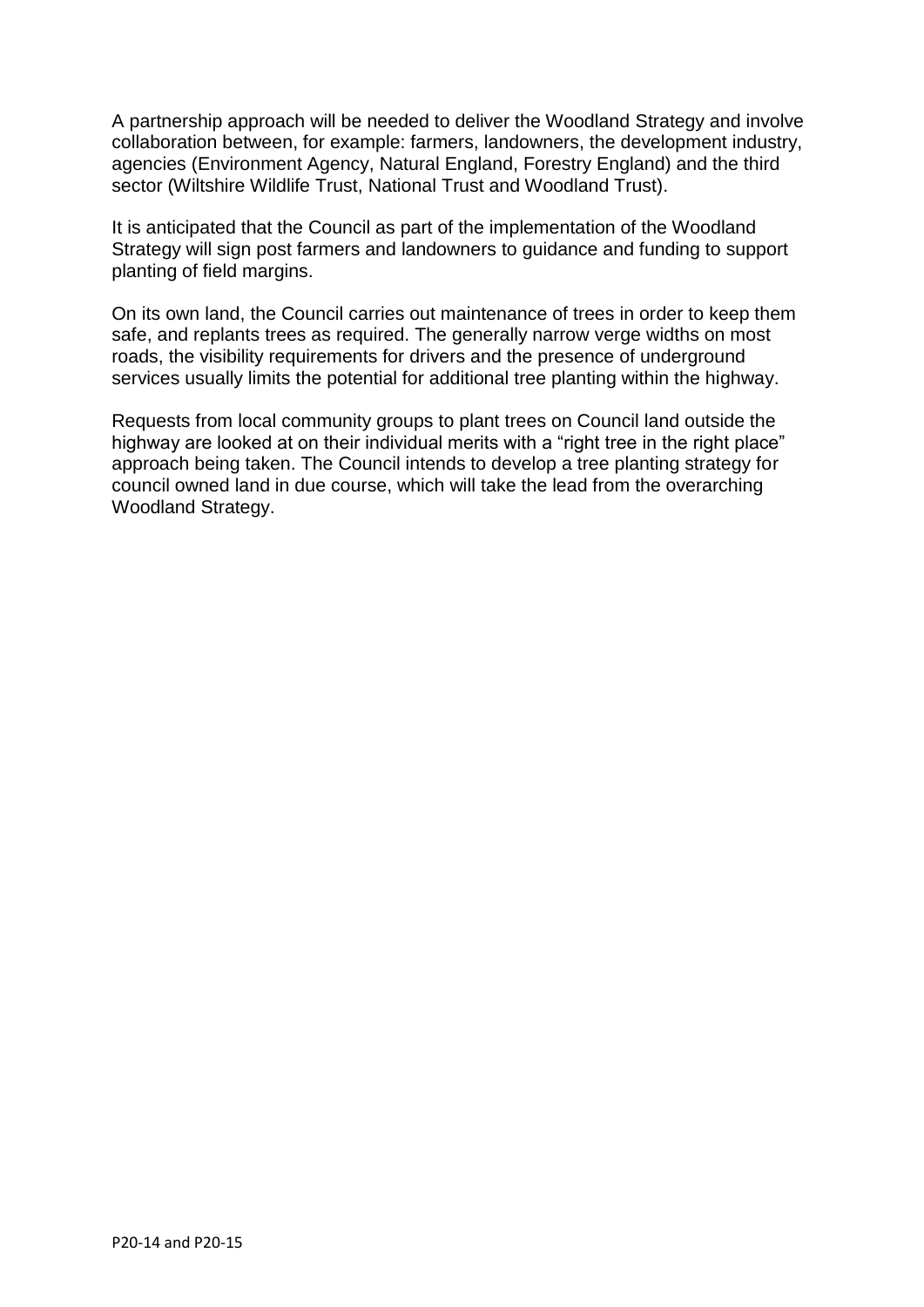### **Item 7 – Wiltshire Council's Response to the Climate Emergency (Carbon Reduction) and Business Plan Update**

### **From Katharine Wale**

### **To Councillor Philip Whitehead, Leader of the Council and Councillor Toby Sturgis, Cabinet Member for Spatial Planning, Development Management and Investment**

#### **Question (P20-15)**

#### **Sustainable communities**

There are 261 Parish and Town Councils and meetings in Wiltshire. Each one, on behalf of their community and their environment has a stake in the actions that Wiltshire Council takes in the Post Covid 19 recovery and in the carbon reduction programme.

Many councils, but by no means all, regardless of, or because of, Covid 19 are trying to improve their sustainability, be more climate friendly, care for nature and be resilient in the face of colossal change. In doing so they will contribute to the Wiltshire Council aspiration to become carbon neutral by 2030.

Some communities will have their ambition thwarted by reluctant councillors and ambitious councillors thwarted by the lack of appropriate funding. Either way, there appears to be no clear leadership from Wiltshire Council, and no cohesion across the various town and parish councils. Collaboration and communication is ad-hoc, based on happy accident and who knows who; the wheel may be re-invented many times over, wasting resources and missing opportunities.

When should town and parish councils expect to see leadership from Wiltshire Council Cabinet, forging an intrinsic link between the Covid 19 and climate and environmental recoveries, driving collaboration with (and between) smaller councils to make communities resilient and sustainable, to reduce carbon emissions and allow nature to recover? In particular, what level of collaboration and partnership can communities and specialist groups expect from the Wiltshire Council Cabinet via the new Wiltshire Council Climate Change Team?

#### **Response**

The Council will be developing a Climate Strategy over the coming year in order to meet its commitment to seek to becoem carbon neutral by 2030. A key part of the strategy will be to engage with parish and town councils and local environmental groups on this agenda. The Council is already supporting many town and parish councils with their neighbourhood plans and there is considerable interest from local communities in how these plans can be developed to help contribute towards the climate agenda.

It is anticipated that the Green Instructure and Woodland Strategies that are in preparation will provide a framework for local communities to better understand how they can target their activities. This includes where trees should be planted to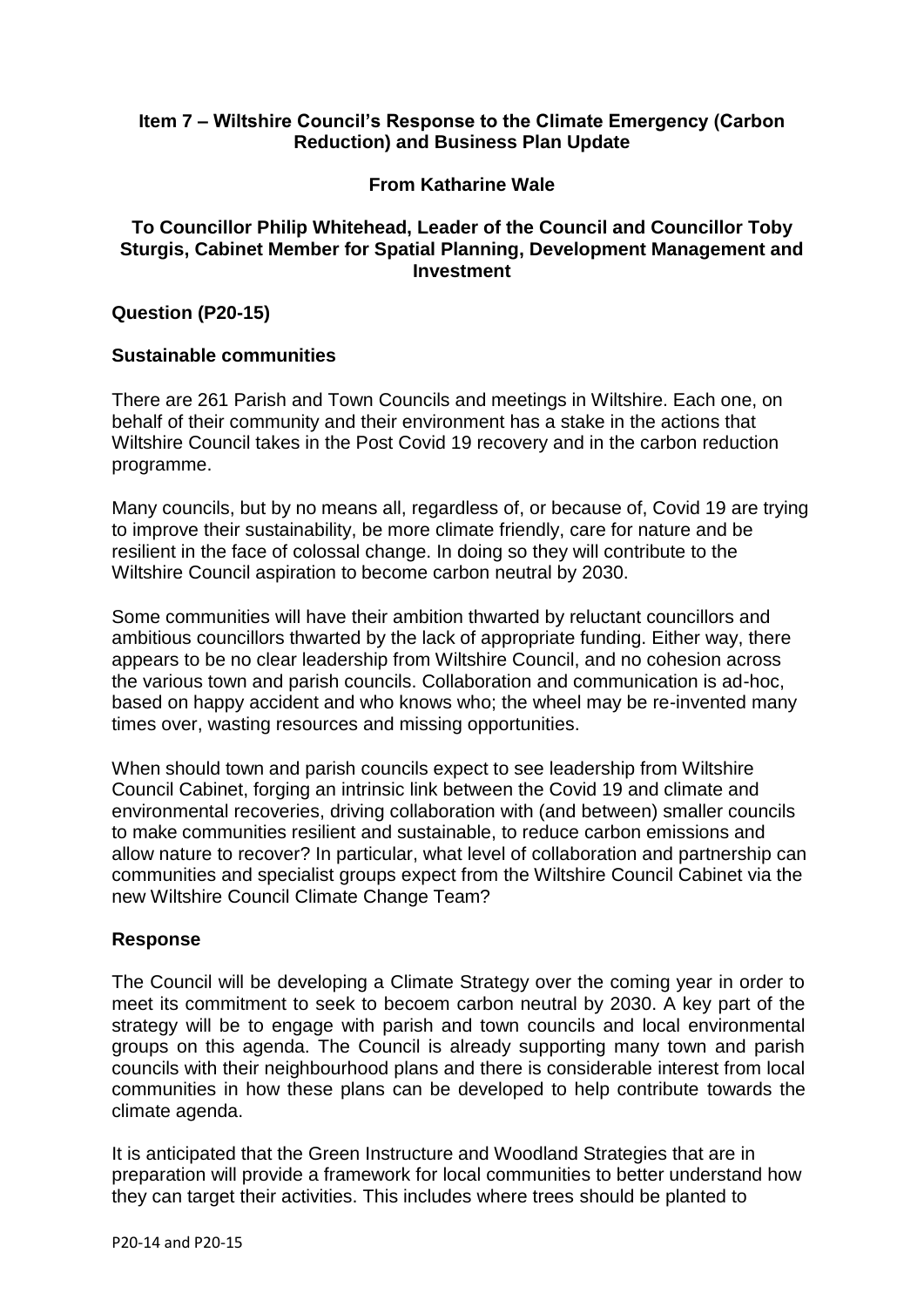reinforce existing Green Infrastructure and rebuild links between isolated areas to support wildlife corridors; as well as supporting carbon capture, reducing surface water run-off and assist with flooding, and improving access to woodland and green spaces for people. Implementation of the strategies will involve a collaborative approach between all partners.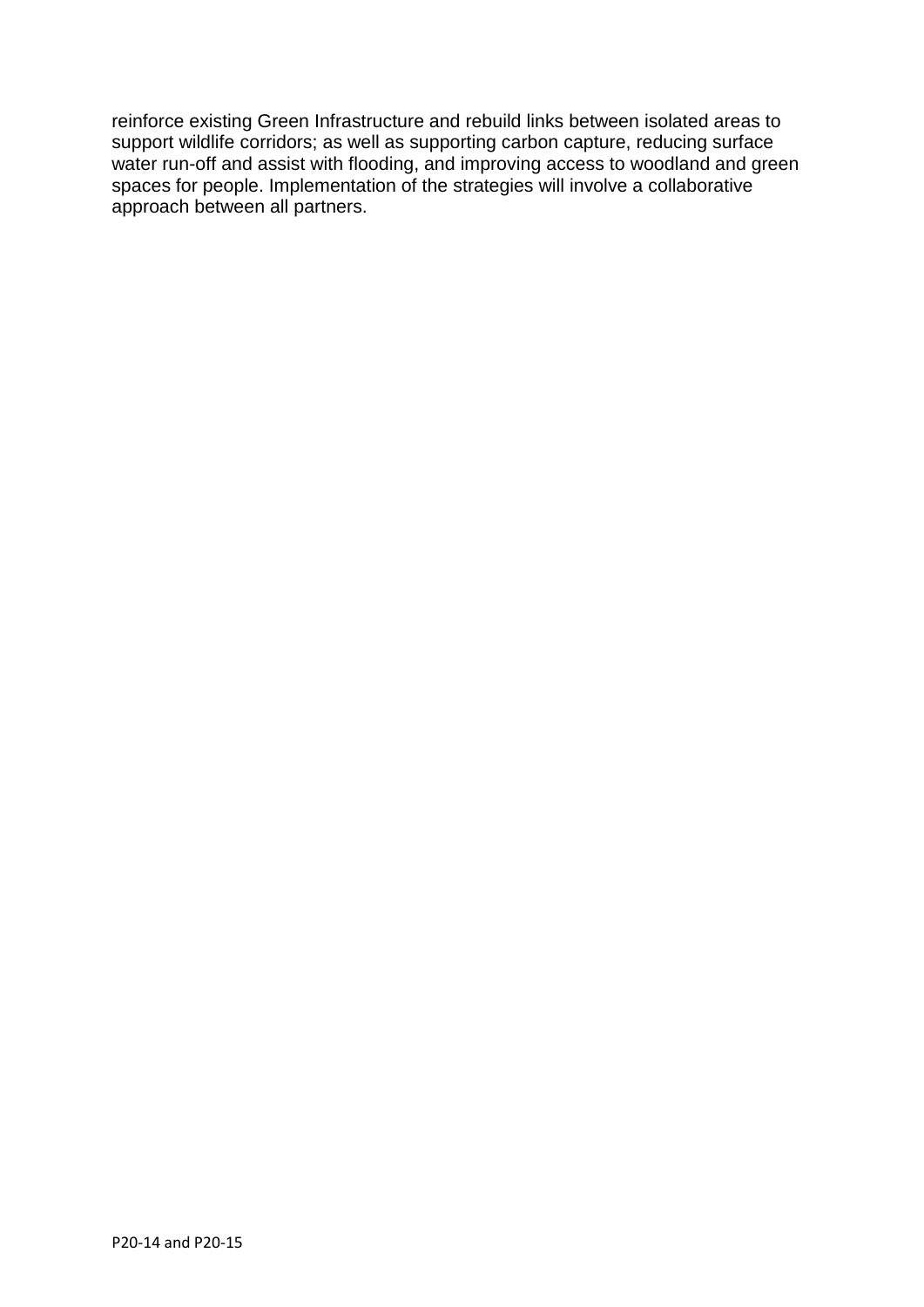**Full Council**

**21 July 2020**

# **Public Participation**

## **From Lily Nicolson**

### **To Councillor Bridget Wayman, Cabinet Member for Highways, Transport and Waste, and Councillor Toby Sturgis, Cabinet Member for Spatial Planning, Development Management and Investment**

Dear Councillors,

New roads and greenfield development increase greenhouse gas emissions, harm the natural environment and use up the countryside . The relief road and major new development East and South of Chippenham would use up Wiltshire's own 'family silver', the County Farms. Please read the CPRE report I have [attached,](https://cms.wiltshire.gov.uk/documents/s179815/December2019Revivingcountyfarms.pdf) which says, "*All councils should promote the value of their county farms, their potential to help address the climate and ecological emergencies and enable them to deliver wider public benefits to meet the needs of their community"*.

Also, after the COVID-19 pandemic and the Brexit transition we do not know everything about future travel patterns, but there will be:

- Less commuting and more home-working
- More of the fast rise of e-bikes
- Less traffic via channel ports including Poole,on the A350.

Reliable new traffic forecasts and the business cases for new roads are impossible. The Government's housing, planning and transport policies, modelling and guidance will be out of date, and anyway they already push councils into plans that can't help us meet our Global Warming aims. My questions are:

# **Question (P20-16)**

Will you review and adopt a policy of preserving and enhancing your County Farms in the area, or are you set on giving the tenants notice to quit and using the land for roads and profitable housing and commercial development?

### **Response**

Cabinet on 24 March 2020 delegated authority to the Head of Estates and Development to negotiate and agree surrender terms with tenants of Council owned farms affected by the Future Chippenham project having given appropriate notice to terminate to all tenants at the earliest possible opportunity, notably in September 2020 and March 2021. This decision was taken prior to the full impact of the Covid-19 outbreak being known. There are currently no plans to serve any notices to quit in September 2020 and the service of any future notices will follow a review of the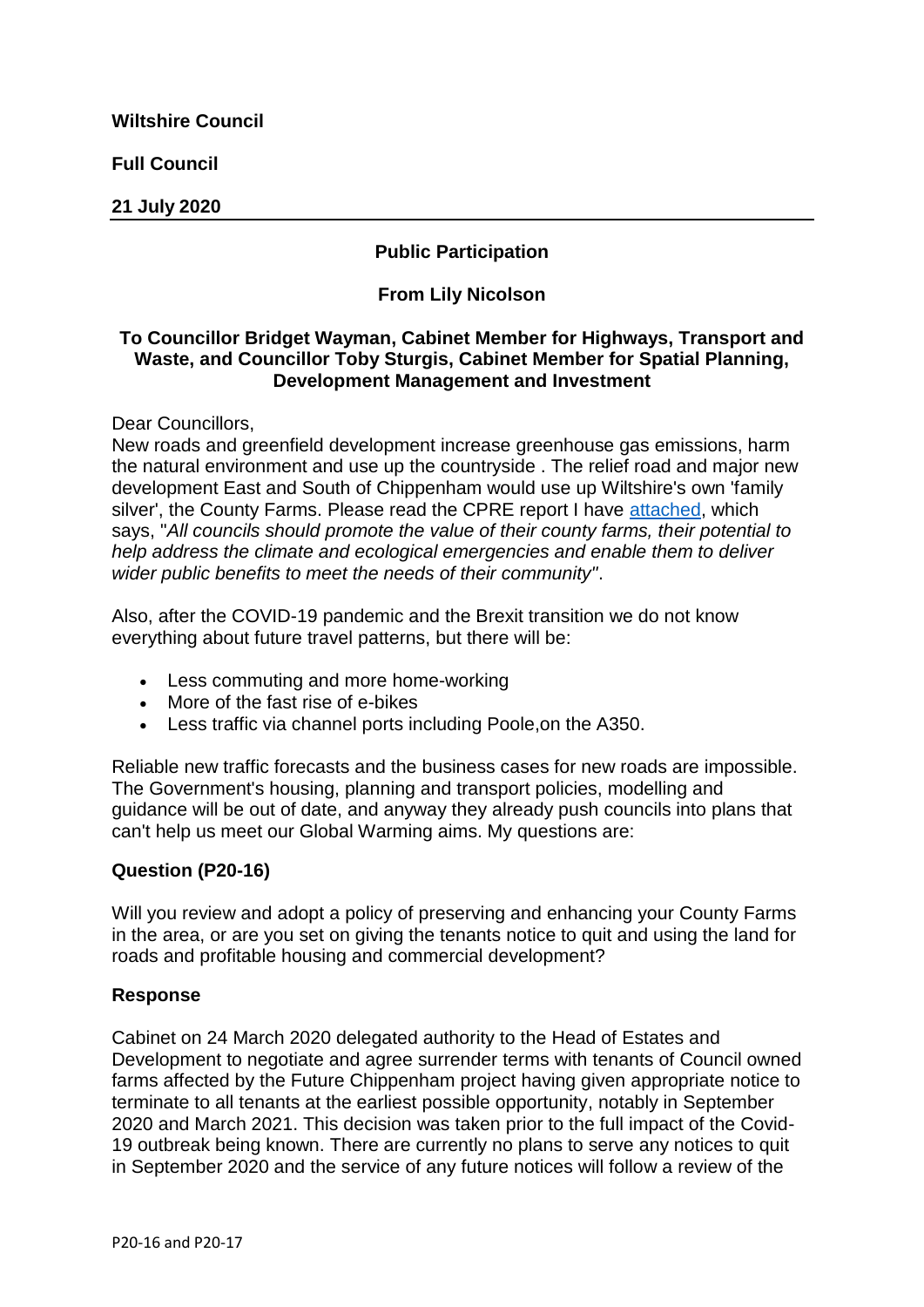timing, circumstances and risks of such an action to both the Future Chippenham project and the management of the Council's County Farms portfolio. The County Farms portfolio continues to be managed in accordance with the Rural Estate Asset Management Framework which was effective from 1st September 2019.

## **Question (P20-17)**

Are you going to push back urgently on the Government to revise its planning and transport policies, modelling and guidance and to urgently promote and fund transport policies and programmes that contribute to Climate Emergency goals instead of standing in their way?

### **Response**

The council regularly engages with Government through a variety of channels to highlight and discuss issues and concerns.

Earlier this year, the Department for Transport (DfT) published the first stage of its Transport Decarbonisation Plan (TDP). The council will engage with the DfT as this process progresses and ultimately the final TDP will provide a key steer in the development of Wiltshire's fourth local transport plan.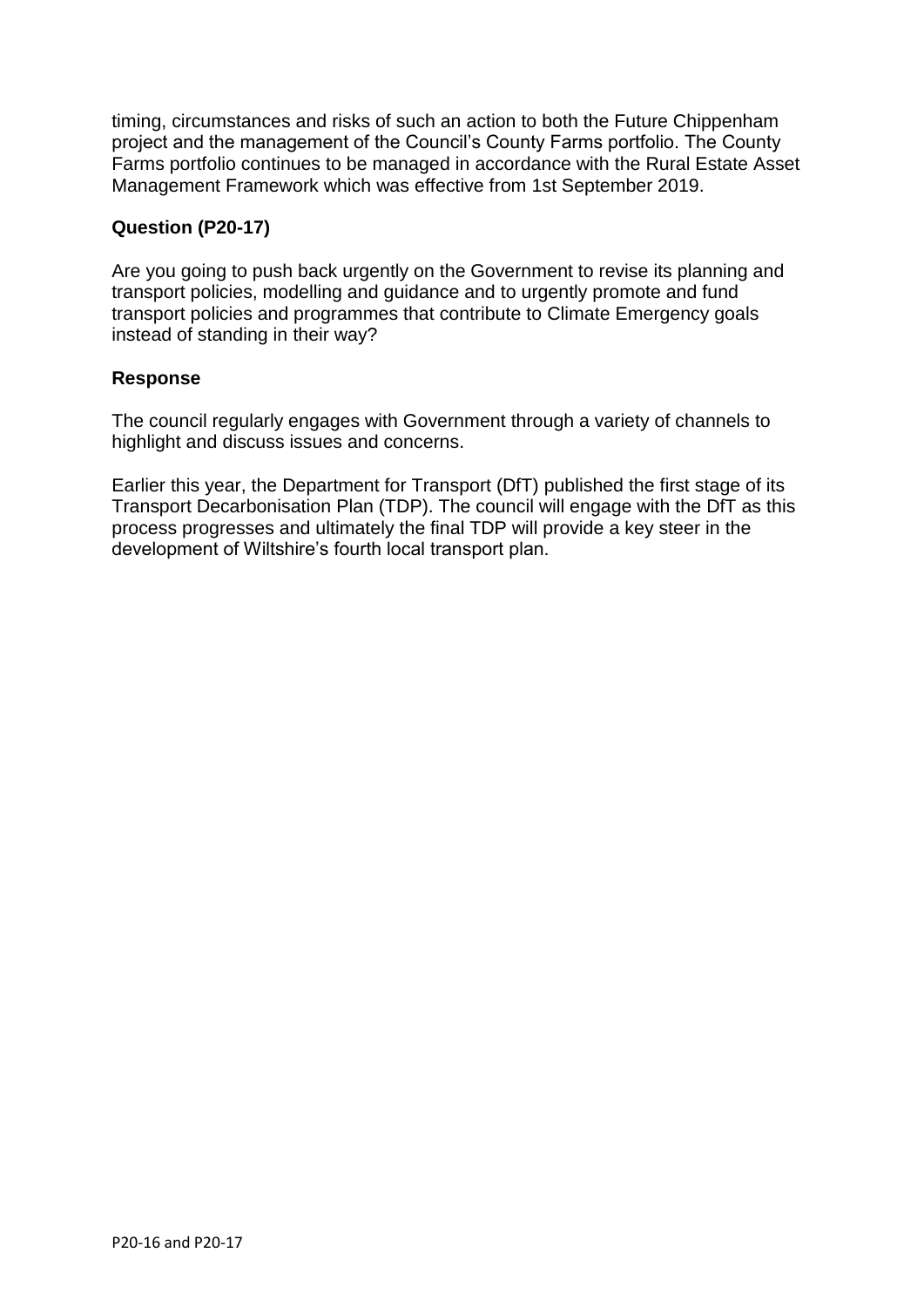**Full Council**

### **21 July 2020**

# **Public Participation**

## **From Louise Weissell**

# **To Councillor Richard Clewer, Deputy Leader of the Council**

### **Question (P20-18)**

Will you give at least the same level of human resources to the Climate Emergency as you have to the COVID-19 pandemic and lockdown emergency, and if not why not?

#### **Response**

The Council has allocated a range of dedicated budgets for carbon reduction as detailed in the report for this agenda item. A Climate Strategy will be developed over the coming year which will embed the Council's response to the climate emergency in the delivery of Council services.

#### **Question (P20-19)**

Do you intend to join with other Councils and push back on central government to urgently revise its planning and transport policies and guidance and to urgently promote and fund land use and transport policies and programmes that contribute to Climate Emergency goals?

### **Response**

The council regularly engages with other councils and Government through a variety of channels to highlight and discuss issues and concerns.

Earlier this year, the Department for Transport (DfT) published the first stage of its Transport Decarbonisation Plan (TDP). The council will engage with the DfT as this process progresses and ultimately the final TDP will provide a key steer in the development of Wiltshire's fourth local transport plan.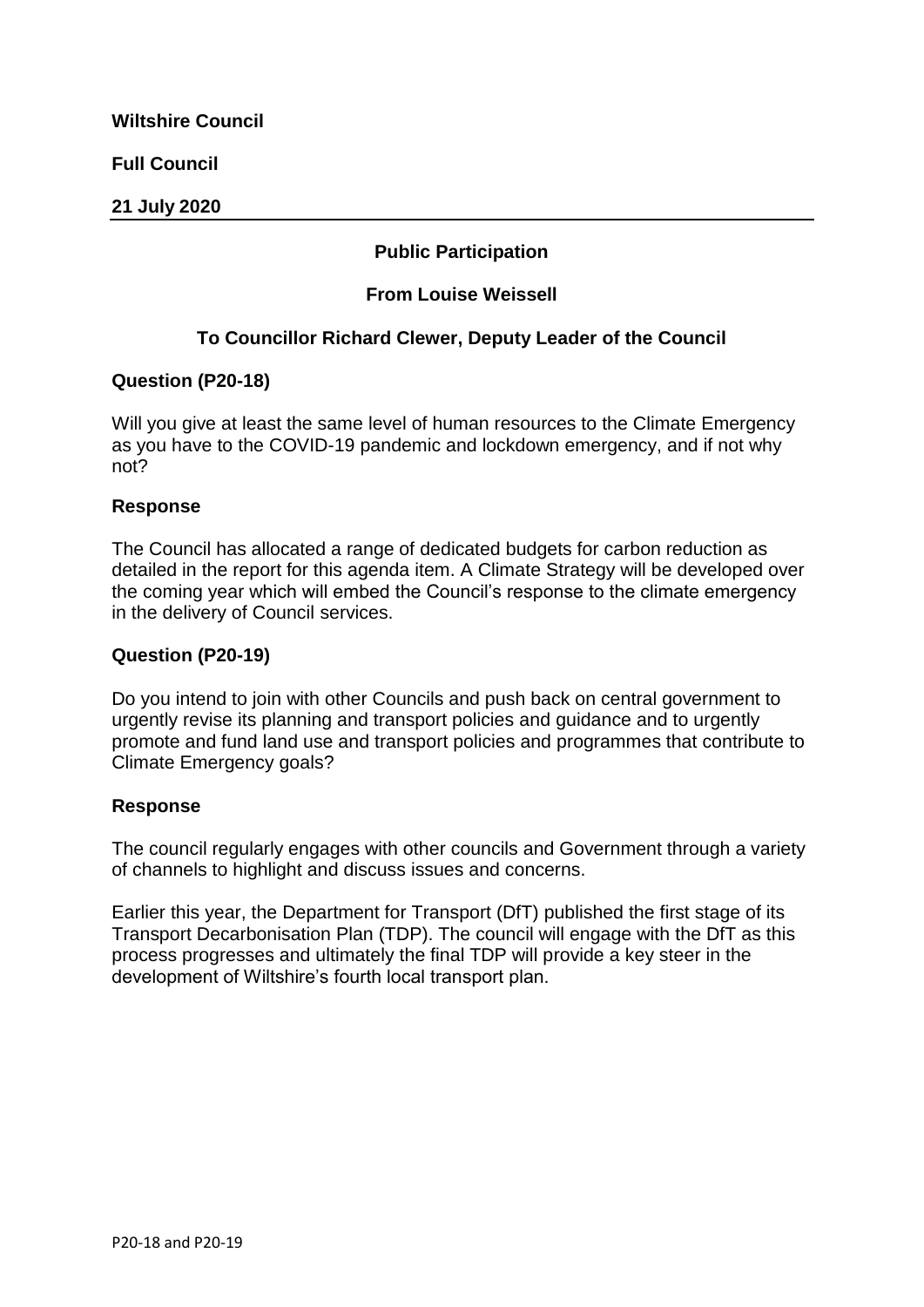**Full Council**

**21 July 2020**

## **Item 6 - Public Participation**

#### **From Cate Watson – Royal Wootton Bassett Environment Group**

### **To Councillor Bridget Wayman, Cabinet Member for Highways, Transport and Waste**

#### **Question (P20-20)**

The UK has lost about 97% of its wildflower meadows. Bees, pollinators and other invertebrates that we rely upon to produce our food are becoming increasingly endangered. Road verges offer a simple and effective solution to counter these losses if they are managed as habitats for wildflowers and invertebrates. The environmental charity Plantlife works with councils all over the UK to advise and help them manage their road verges to benefit wildlife. They have published an extensive management guide for councils (please see summary of guidelines below).

Would the council adopt Plantlife's road verge management guidelines for all rural verges in Wiltshire? Would they be open to working with Plantlife to create a management plan for all residential verges that the council is currently responsible for?

### **Response**

The council has a multitude of conservation and shelterbelt areas, Protected Roadside Verges, Wildflower Protected Roadside Verges and County Wildlife Sites all providing for their flora and fauna benefit.

The council this year is undertaking a number of wildflower trials to the Plantlife guidance.

The council currently cuts rural areas once per annum, moving to the Plantlife guidance will require additional traffic movements and greater carbon production in rural areas. However, the rural grass cutting service is reviewed annually to see how environmental improvements can be made. There is a careful balance between encouraging wildlife and increased carbon with the management that the Plantlife guidance details.

New arrangements are being considered for the main rural cut for the 2021/ 22 season to reduce the cutting during the flowering season, with the outcome being subject to the review findings.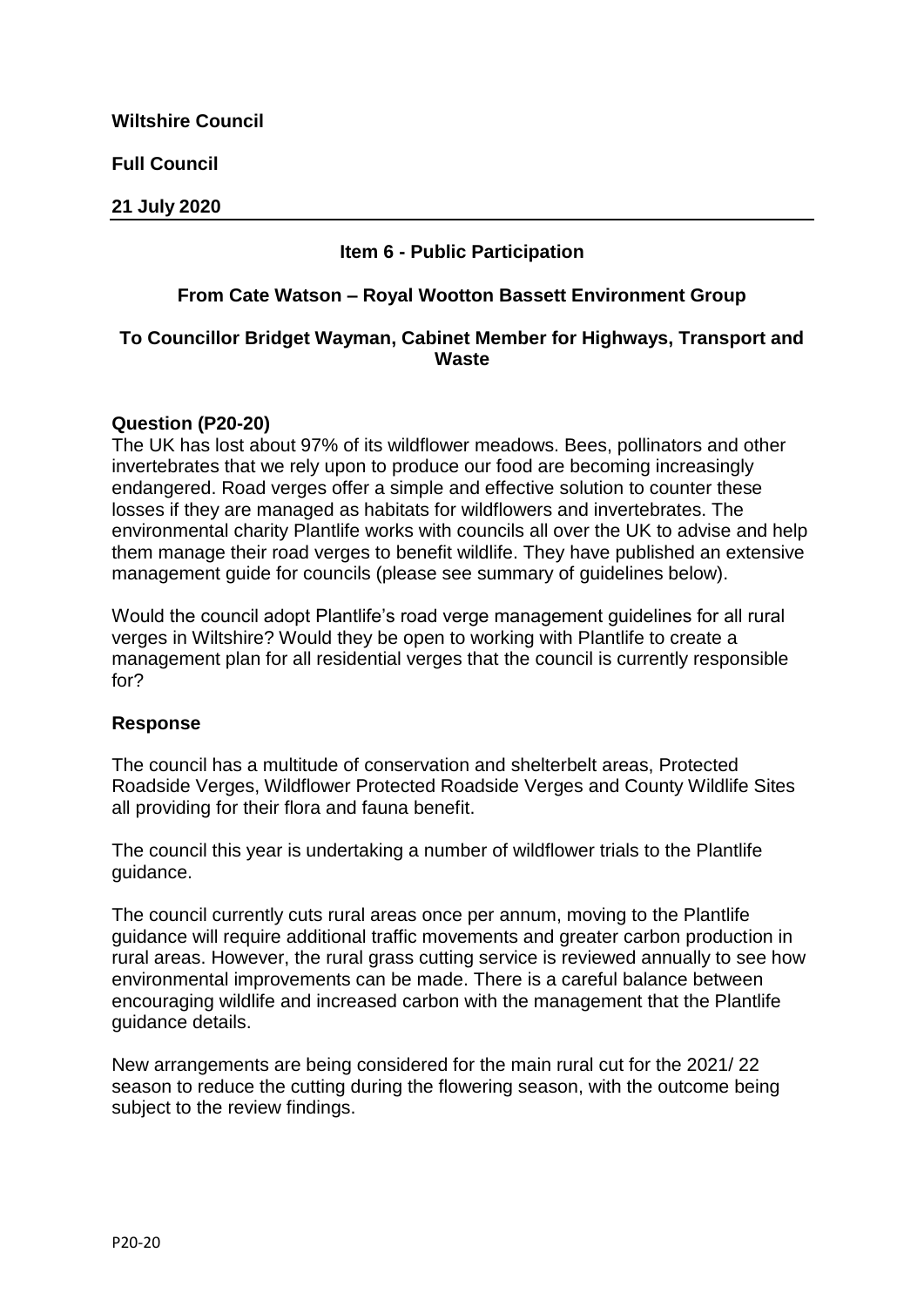#### *(From Questioner) Summary of main points from Plantlife's road verge guidelines*

- *Health and safety comes first with verges maintained as necessary to preserve sight-lines for drivers or other road-safety purposes.*
- *Annual mowing is essential on verges to create a wildflower habitat and increase biodiversity. If the grass is left uncut for a single year, it will start to turn into scrub and woodland.*
- *If it's possible do only one cut of the road verge. Mow between mid-July and the end of September, when seeds have been shed. Plants need to complete their full life cycle each year – i.e. be allowed to grow, flower and set seed – in order to thrive and produce nectar and pollen for insects.*
- If it's necessary to do two cuts, then either cut the width of the verge between mid-July and *the end of September. Then cut once more before Christmas. This is the ideal option to conserve and enhance wild flowers, as it mimics the pattern of traditional meadow management. Or cut the full width of the verge as early as possible, during February and March. This is before most verge plants flower and it won't disturb ground-nesting birds. Cut the full verge again during September and October. This slightly later date for the second cut allows plants that were cut earlier in the year sufficient time to flowerand*
- *Gather and remove cuttings wherever possible to reduce nutrients from the soil. Wildflowers need impoverished soil to grow. It also removes the 'thatch' of dead vegetation, exposing underlying soil and giving seeds room to germinate.*
- *If possible on wide verges, mix up the levels of plants. Different plants, insects and animals require different conditions. If there is enough space, a mixture of long and short grass will benefit invertebrates and support more species and can be cut on a rotation of every 2/3 years. Even if the whole width of the verge is cut, some long grass left standing at the back of the verge can provide essential habitat.*
- *Plantlife only encourages seeding and planting as a last resort. It's better to leave verges alone and let species colonise them naturally. In this way, they will retain the local character of our flora which makes our countryside so special and these species are often better suited to the local climate and soil conditions, which might not be the case with the flowers in a seed mix. If sowing is essential, then try to establish the type of grassland that would benatural for your area; if possible, use seed collected from a nearby natural grassland. A small quantity of introduced seeds may be all that is needed to allow wild flowers to increase and prosper.*

*For more information, please read the guidelines here https://plantlife.lovewildflowers.org.uk/roadvergecampaign/management-guidelines*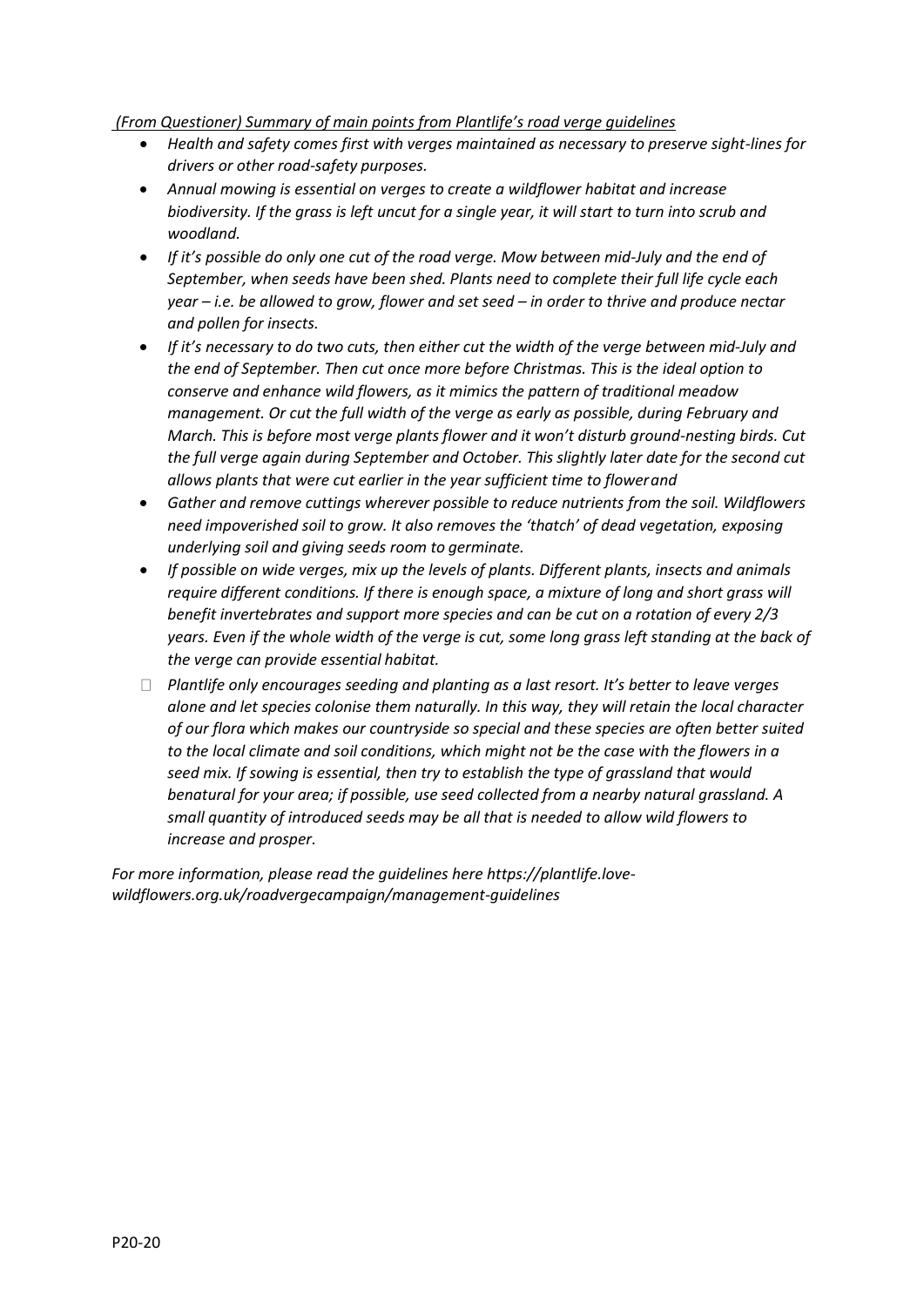**Full Council**

### **21 July 2020**

## **Public Participation – Item 7 – Climate Emergency**

### **From Bill Jarvis**

# **To Councillor Richard Clewer, Deputy Leader of the Council**

### **Question (P20-21)**

The latest report to Cabinet on addressing the Climate Emergency proposed that you will invest in 1,000 Council houses over the next 10 years, all of which will be passivhaus or better.

You are planning a pilot of 2 houses.

You give no idea of when the remainder will be built.

- 1. The number proposed may only deliver 10 Council houses per year. This number of Council houses appears to be completely inadequate for the demand in the County. How do you propose that the shortfall is made up?
- 2. Can you give a timescale when the pilot houses will be built and the delivery schedule for the remainder?

#### **Response**

The Council intend to deliver 1000 homes over the next ten years, through a mix of direct construction and purchase of affordable housing, including via s106 developer contributions. We are working to an average of circa 100 homes per annum, but due to development time lag will see the first homes delivered towards the end of 2021/221 financial year.

The pilot scheme will be started this financial year and available for occupation early in financial year 2021/22. Delivery schedule for the remainder is subject to change due to development factors influencing the delivery times, but we are aiming to deliver the full 1000 homes by the end of 2030/31.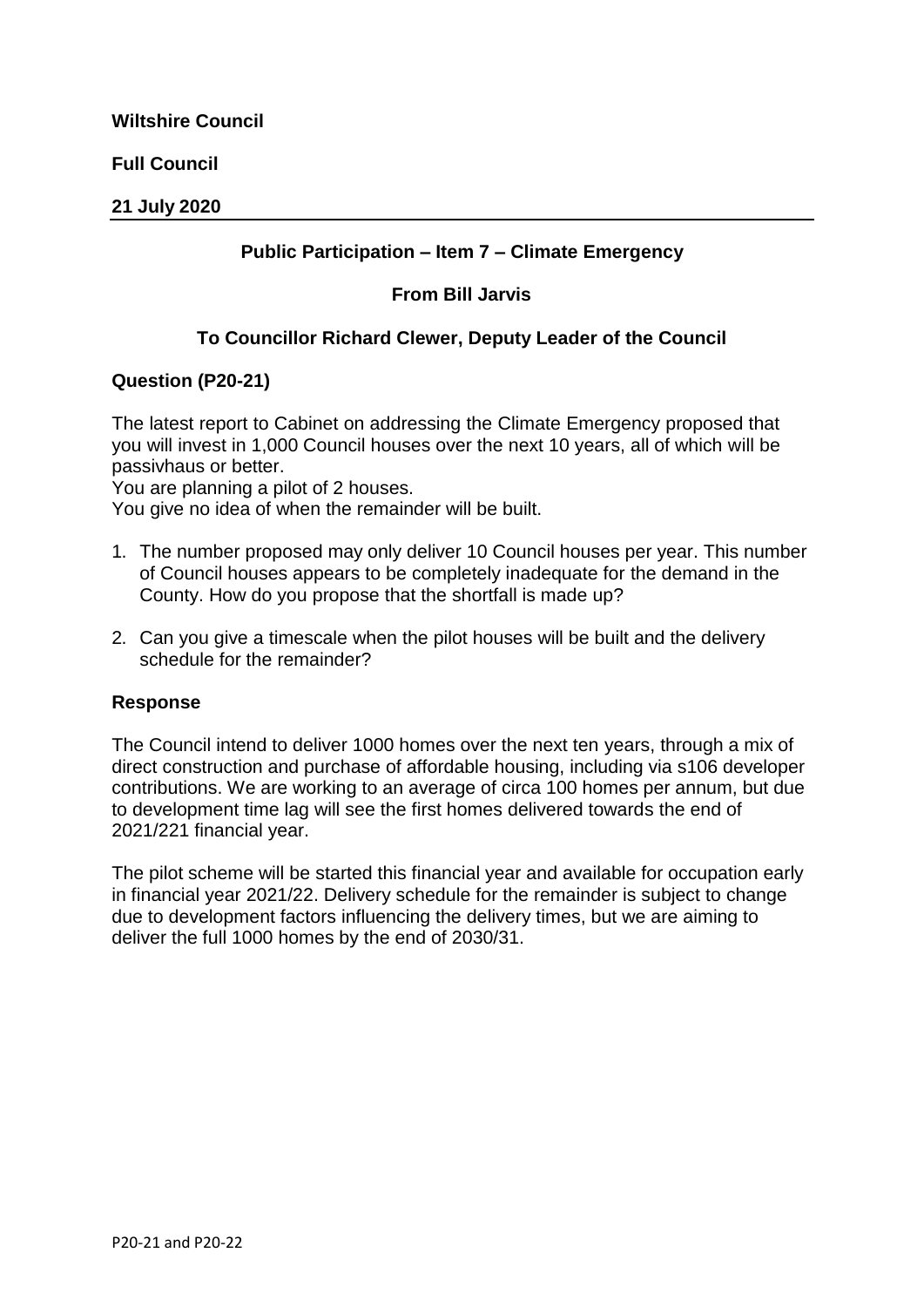## **Question (P20-22)**

I understand that Council houses can be bought from the Council under certain conditions

Can you confirm that, if these houses are sold on under right to buy or similar scheme, the receipts from the sales will be ring fenced to provide more Council housing of the same type or better in the future?

### **Response**

I can confirm that any receipts received from the sale of a council property through right to buy will be recycled into the Housing Revenue Account (HRA). This is a ring fenced budget for housing which can only be used for the benefit of council tenants. The capital receipts will be recycled into the HRA account and how the capital money is best utilised is discussed on a regular basis with the housing board and where appropriate Cabinet. It is a priority for us to maximise all available opportunities to build as many council homes as possible and all new builds will be developed to the highest environmental standards possible (this may be Zero Carbon or Passivhaus, but can be impacted by the orientation limitations).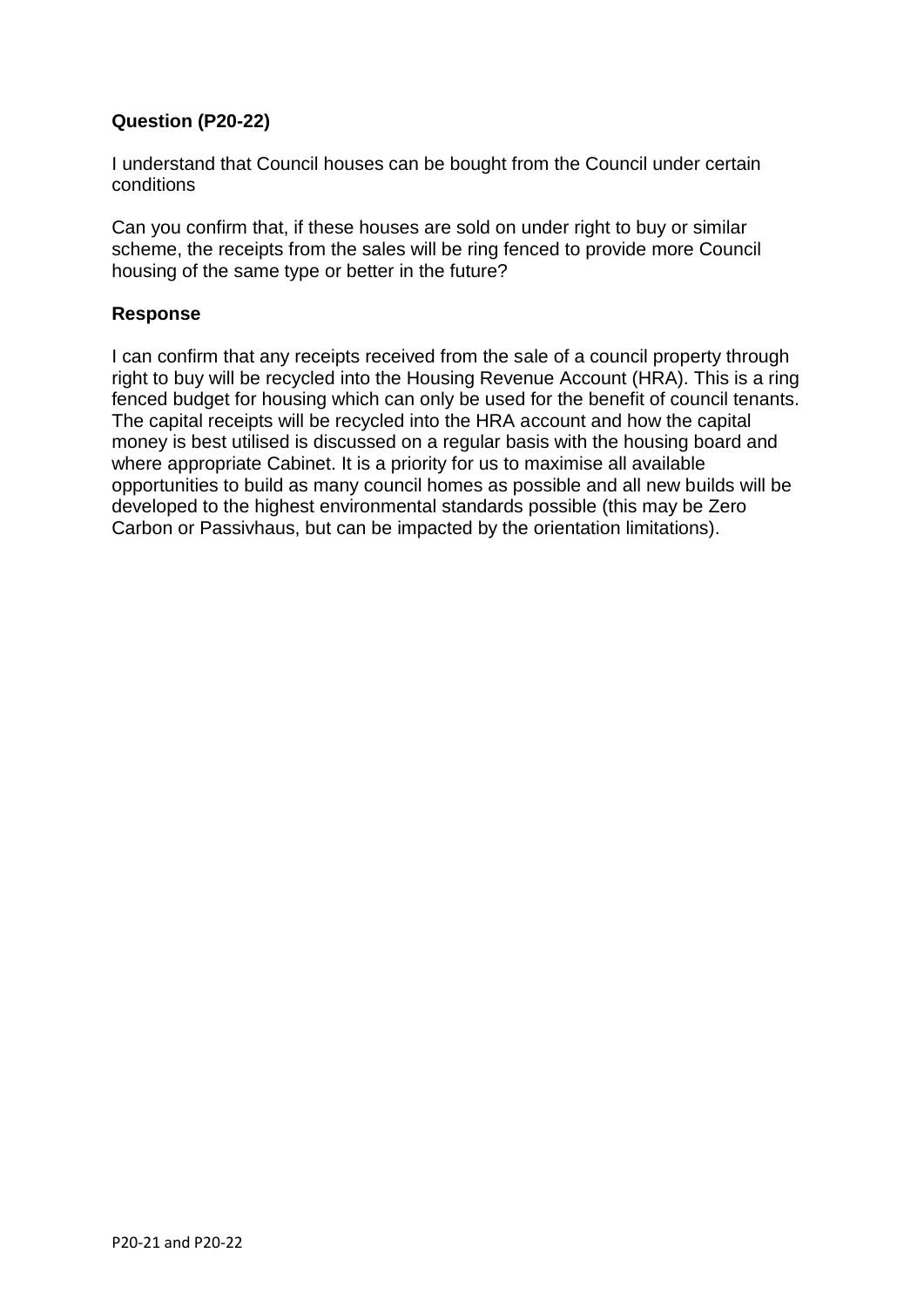**Full Council**

#### **21 July 2020**

## **Item 7 - Wiltshire Council's Response to the Climate Emergency (Carbon Reduction) and Business Plan Update**

### **From Eva McHugh**

### **To Councillor Richard Clewer, Deputy Leader of the Council and Cabinet Member for Corporate Services, Heritage, Arts, Tourism, Housing and Communities and Councillor Bridget Wayman, Cabinet Member for Highways, Transport and Waste**

### **Question (P20-23)**

How do you plan on incentivising green transport options to encourage Wiltshire residents to make the swap from using their cars in order to meet your target of being Carbon neutral by 2030?

#### **Response**

Earlier this year, the Department for Transport (DfT) published the first stage of its Transport Decarbonisation Plan (TDP). This set out the following strategic priorities:

- Accelerating modal shift to public and active transport
- Decarbonisation of road vehicles
- Decarbonising how we get our goods
- Place-based solutions for emissions reduction
- UK as a hub for green transport technology and innovation
- Reducing carbon in a global economy

The council will engage with the DfT as the TDP process progresses and ultimately the final TDP will provide a key steer in the development of Wiltshire's fourth local transport plan.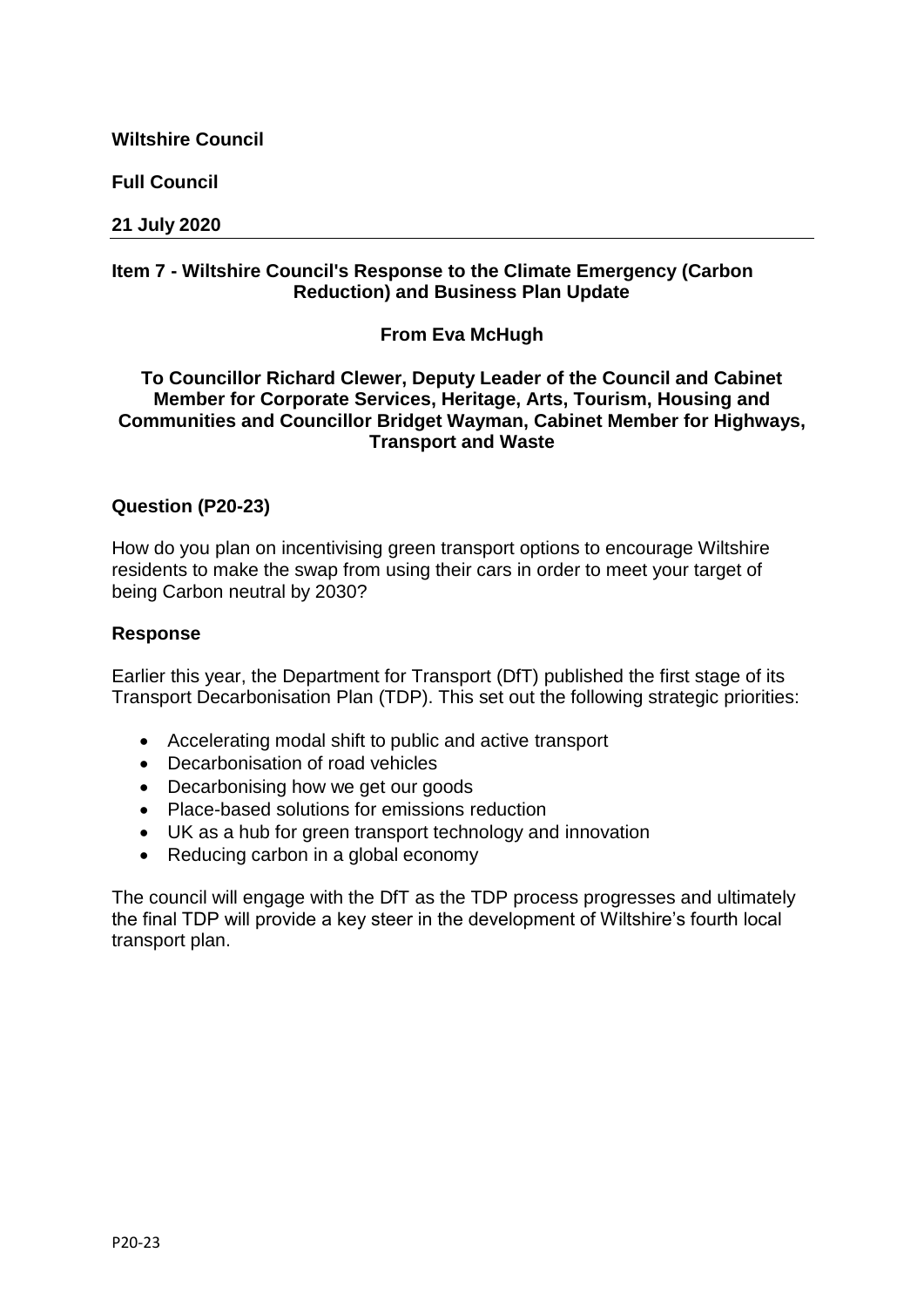**Full Council**

### **21 July 2020**

# **Public Participation**

## **From Mike d'Apice**

# **To Councillor Richard Clewer, Deputy Leader of the Council**

## **Question (P20-24)**

Yesterday the USA's National Atmospheric and Oceangraphic Agency published the monthly global Surface Temperature for June 2020:

June 2020 was the third warmest June, after 2019 and 2016, in the 141 year record at + 0.92°C (1.66°F) above the 20th Century average for June. (The Land only temperature was 1.29°C (2.32°F) above 20th Century average.).

The year 2020 to Jun is the 2nd warmest, after 2016: The January–June 2020 global land and ocean surface temperature was 1.07°C (1.93°F) above the 20th century average of 13.5°C (56.3°F). However much of central and eastern Europe and northern Asia experienced temperatures that were 2.0°C (3.6°F) above average or higher.

Not surprisingly given the increased capacity of a warmer atmosphere to hold more water evaporated from the warming oceans and then transport it over the continents, precipitation anomalies are also increasingly significant as exemplified:

a. In January SE Brazil experienced floods displacing over 30,000 and killing 70. b. Last week across southern and central Japan some 3.6 million people were advised to evacuate to safe areas but the death toll already exceeds 57.

c. Yesterady world media reported that 33 rivers in China are now at record levels, 2.25 million people have already been evacuated and 141 have been killed or remain missing ….and it is still raining.

[https://www.theguardian.com/world/2020/jul/13/china-floods-wartime-measures](https://eur02.safelinks.protection.outlook.com/?url=https%3A%2F%2Fl.facebook.com%2Fl.php%3Fu%3Dhttps%253A%252F%252Fwww.theguardian.com%252Fworld%252F2020%252Fjul%252F13%252Fchina-floods-wartime-measures-brought-in-to-tackle-worst-deluge-in-decades%253Ffbclid%253DIwAR14-iuLfPe0agjHxWBWhOTRDS90115SX089Yagz4FKsl9EHRW70lF07G04%26h%3DAT2FB-UGMT0GdBgcrOK5nRM3bra5rVC2u2n8w-eVn1w4TBRDDH3XRcRU2fkGmkTCFzwC1fmHviEBO6onfwUEpYmUVl7S-Q3UzPLYxFFabuQsRrrAPzroazne4ieZIr9AZDm4sDL82qftzRYONQ%26__tn__%3D-UK-R%26c%5B0%5D%3DAT3BAAwlkdi-_LeIfxmLGVCXntG9w17hvFqxKXZkH4xmGwF9tbtU73Wzovy9MbxbjeIQXk8Y6RM6gR5rWbEPKxAuUXKbpspwUj2bQjJ3eRAPtU-yq5ywKZwUW9sEOX_g4g5vBYC-bpG2d1HW2xshCc2YfXshyWd1vrPsGF8d3waz0ulm0ZysVYQn4bZZ8Jw&data=02%7C01%7Ckieran.elliott%40wiltshire.gov.uk%7C68c75d29f0574f5c9bf408d8280ec85f%7C5546e75e3be14813b0ff26651ea2fe19%7C0%7C0%7C637303391241666619&sdata=QkRDND%2FbnfwdQk83l94SLXZaHytVZSq1xUd0QaazlEo%3D&reserved=0)[brought-in-to-tackle-worst-deluge-in-decades](https://eur02.safelinks.protection.outlook.com/?url=https%3A%2F%2Fl.facebook.com%2Fl.php%3Fu%3Dhttps%253A%252F%252Fwww.theguardian.com%252Fworld%252F2020%252Fjul%252F13%252Fchina-floods-wartime-measures-brought-in-to-tackle-worst-deluge-in-decades%253Ffbclid%253DIwAR14-iuLfPe0agjHxWBWhOTRDS90115SX089Yagz4FKsl9EHRW70lF07G04%26h%3DAT2FB-UGMT0GdBgcrOK5nRM3bra5rVC2u2n8w-eVn1w4TBRDDH3XRcRU2fkGmkTCFzwC1fmHviEBO6onfwUEpYmUVl7S-Q3UzPLYxFFabuQsRrrAPzroazne4ieZIr9AZDm4sDL82qftzRYONQ%26__tn__%3D-UK-R%26c%5B0%5D%3DAT3BAAwlkdi-_LeIfxmLGVCXntG9w17hvFqxKXZkH4xmGwF9tbtU73Wzovy9MbxbjeIQXk8Y6RM6gR5rWbEPKxAuUXKbpspwUj2bQjJ3eRAPtU-yq5ywKZwUW9sEOX_g4g5vBYC-bpG2d1HW2xshCc2YfXshyWd1vrPsGF8d3waz0ulm0ZysVYQn4bZZ8Jw&data=02%7C01%7Ckieran.elliott%40wiltshire.gov.uk%7C68c75d29f0574f5c9bf408d8280ec85f%7C5546e75e3be14813b0ff26651ea2fe19%7C0%7C0%7C637303391241666619&sdata=QkRDND%2FbnfwdQk83l94SLXZaHytVZSq1xUd0QaazlEo%3D&reserved=0)

The rise in surface temperature is directly caused by the rise in the concentration of Green House Gases (GHG), mainly CO2, in the atmosphere. The NOAA's ESRL report the CO2 level at Mauna Loa for June was 416.39 parts per million (ppm) compared to 413.93ppm in Jun 2019, this despite the reduction of some CO2 emissions attributable to CV-19. The Global average for Apr (The latest month available from consolidation of worldwide records.) was 413.95ppm compared to 411.09ppm in April 2019 a rise of 2.86 ppm.

The NOAA's 'Estimated CO2 Daily Global Seasonal Cycle and Trend (ppm)', which evens out the seasonal fluctuation between the Norther Hemisphere's summer growing season and the winter, has now reached 412.88ppm. This compares to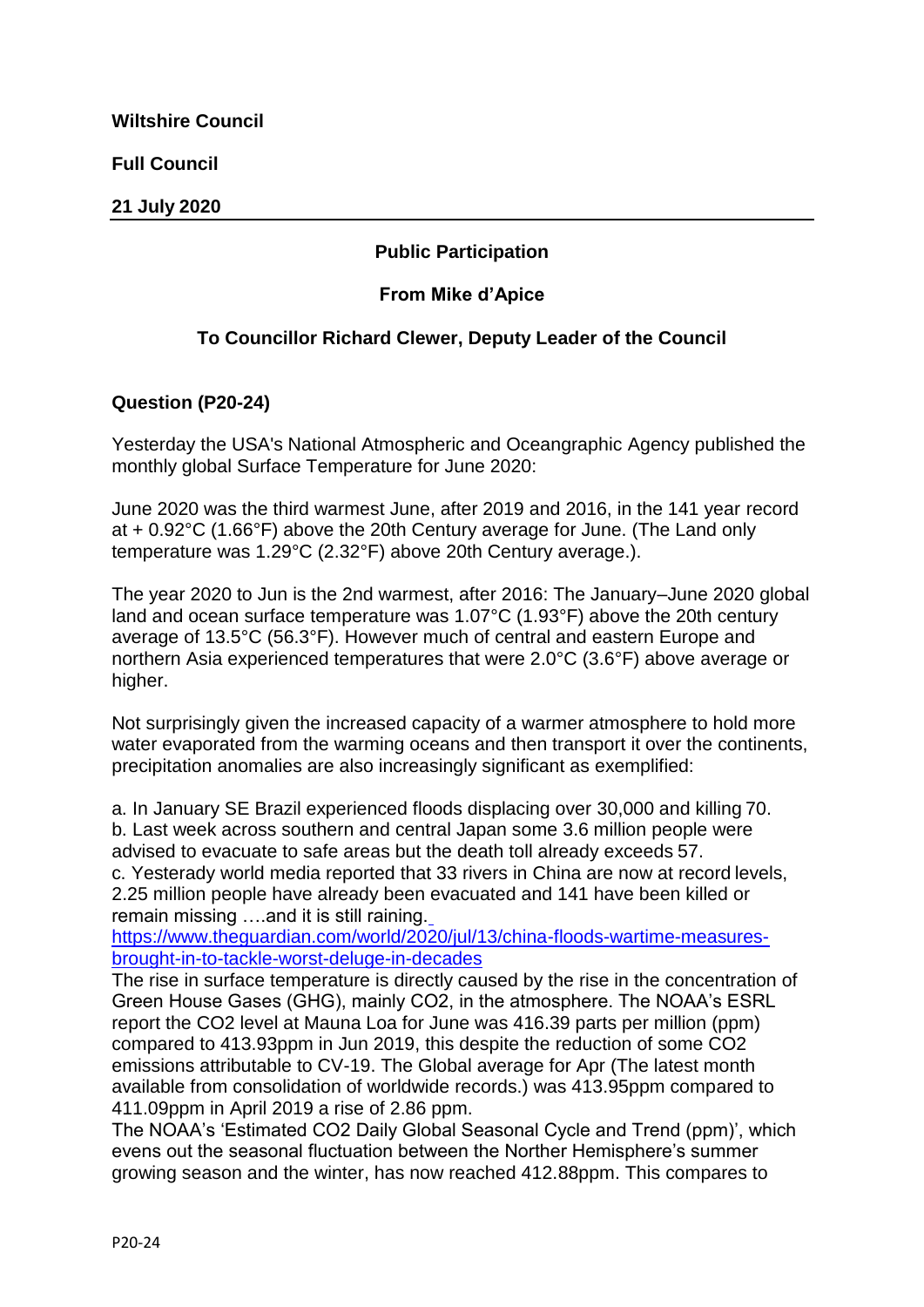410.17 on 13th Jul 2019, a rise of 2.71ppm. Were this increase solely attributable to burning crude oil, just under 2,500,000,000 tonnes, 2.5 Giga tonnes (Gt) or about 2.75 cubic kilometres, of crude oil would have been needed (Assuming none of the resulting CO2 dissolves in the oceans -it does!). However the other GHGs contribute over 30% to the total warming effect responsible for the increase in temperature, so if their contribution to the observed rise in the global temperature was also provided by burning crude oil, an additional cubic kilometre would be needed. The IPCC advised in the "2018 Special Report on Global Warming of 1.5°C" that only 420Gt of CO2 remained in the Carbon Budget to give a 66% chance of limiting temperature increase to 1.5°C. Annual emissions in 2017 were 42Gt CO2 and have continued to rise until CV19. The remaining budget will be consumed within this decade without emission reductions of >7% every year. 2020 emissions are forecast to equal 2019s, not fall, requiring faster reductions in the remaining years. NOAA's Jun Report is at: [https://www.ncdc.noaa.gov/sotc/global/202006](https://eur02.safelinks.protection.outlook.com/?url=https%3A%2F%2Fl.facebook.com%2Fl.php%3Fu%3Dhttps%253A%252F%252Fwww.ncdc.noaa.gov%252Fsotc%252Fglobal%252F202006%253Ffbclid%253DIwAR1GquIxS9VM0PXcCqJmL5xpls-wPbXeMg5EXCI5f-zQDJaavPumMaTKsTE%26h%3DAT0uO9bp2uJyUn49zTxNzR2Z_UAymr3NXvknlaaoDsuHdoB7j6LJ05D8TveqFZ6CvpGaF0ityXg7wC4UPYkL1bHVtFtCUHua74nbJvCozZMw1hT3dAXz5t262i8tzVWjyBSrVCMDyiAapdK_yQ%26__tn__%3D-UK-R%26c%5B0%5D%3DAT3BAAwlkdi-_LeIfxmLGVCXntG9w17hvFqxKXZkH4xmGwF9tbtU73Wzovy9MbxbjeIQXk8Y6RM6gR5rWbEPKxAuUXKbpspwUj2bQjJ3eRAPtU-yq5ywKZwUW9sEOX_g4g5vBYC-bpG2d1HW2xshCc2YfXshyWd1vrPsGF8d3waz0ulm0ZysVYQn4bZZ8Jw&data=02%7C01%7Ckieran.elliott%40wiltshire.gov.uk%7C68c75d29f0574f5c9bf408d8280ec85f%7C5546e75e3be14813b0ff26651ea2fe19%7C0%7C0%7C637303391241666619&sdata=amjQIptN%2BntixFH21zOKTnbUKxI6ivw%2Fm7pskELiuz0%3D&reserved=0) and the IPCC's 2018 Special report is at: [https://www.ipcc.ch/sr15/chapter/spm/](https://eur02.safelinks.protection.outlook.com/?url=https%3A%2F%2Fl.facebook.com%2Fl.php%3Fu%3Dhttps%253A%252F%252Fwww.ipcc.ch%252Fsr15%252Fchapter%252Fspm%252F%253Ffbclid%253DIwAR2tYcuEtC35rt4F9ADihPJmlwlQLnmdLdiJLHL41IuruyfZ9knyD23BeCQ%26h%3DAT0YJO7QKSwMNqeMg5sziwDTo2PqIlQnrEmMptajl5Q9WMnMV70qN7zQlT_bly-cQdQBrsYLksGO9aeZYc5vzJCIp1qqurLtXCX3XfLidyZo3m9J_LBCNS4k00o2Sgt_waT11r9_KO8p7naljw%26__tn__%3D-UK-R%26c%5B0%5D%3DAT3BAAwlkdi-_LeIfxmLGVCXntG9w17hvFqxKXZkH4xmGwF9tbtU73Wzovy9MbxbjeIQXk8Y6RM6gR5rWbEPKxAuUXKbpspwUj2bQjJ3eRAPtU-yq5ywKZwUW9sEOX_g4g5vBYC-bpG2d1HW2xshCc2YfXshyWd1vrPsGF8d3waz0ulm0ZysVYQn4bZZ8Jw&data=02%7C01%7Ckieran.elliott%40wiltshire.gov.uk%7C68c75d29f0574f5c9bf408d8280ec85f%7C5546e75e3be14813b0ff26651ea2fe19%7C0%7C0%7C637303391241676614&sdata=fzNbiqmadCyboRB52qfkY1fxuXYm2i%2Foi7NyJLRfk9Q%3D&reserved=0)

Given that Wiltshire is subject to the effects of exactly the same trends and while they may not yet be resulting in catastrophic flooding, it is now increasingly likely that insufficient action has, is or will be taken by national Governements including our own to avert a temperature rise well in excess of 2 degrees C in the next decade. This will result in precipitation rates well in excess of Environment Agency's current plans, accompanied by storms of increased frequency and intensity leading to brief but damaging weather events.

**While the Council is addressing the immediate consequences of the ongoing CV-19 pandemic and presumably preparing for any impacts anticipated under BREXIT, what if any longterm planning assumptions is the Council explicitely making in preparation for the now seemingly inevitable consequences of Climate Change that will impact Wiltshire residents from 2030 if not sooner?**

### **Response**

The Council will be developing a Climate Strategy over the coming year in order to meet its commitment to become carbon neutral by 2030. The Climate Strategy will also consider the steps the Council needs to take to be prepared for climate change impacts in Wiltshire. Modelling previously carried out by the council with UKCIP showed that Wiltshire will experience hotter drier summers and milder wetter winters due to climate change, therefore we welcome the Government's very recent [announcement](https://www.gov.uk/government/news/multi-billion-pound-investment-as-government-unveils-new-long-term-plan-to-tackle-flooding) that it will invest £5.2bn nationally to tackle flooding.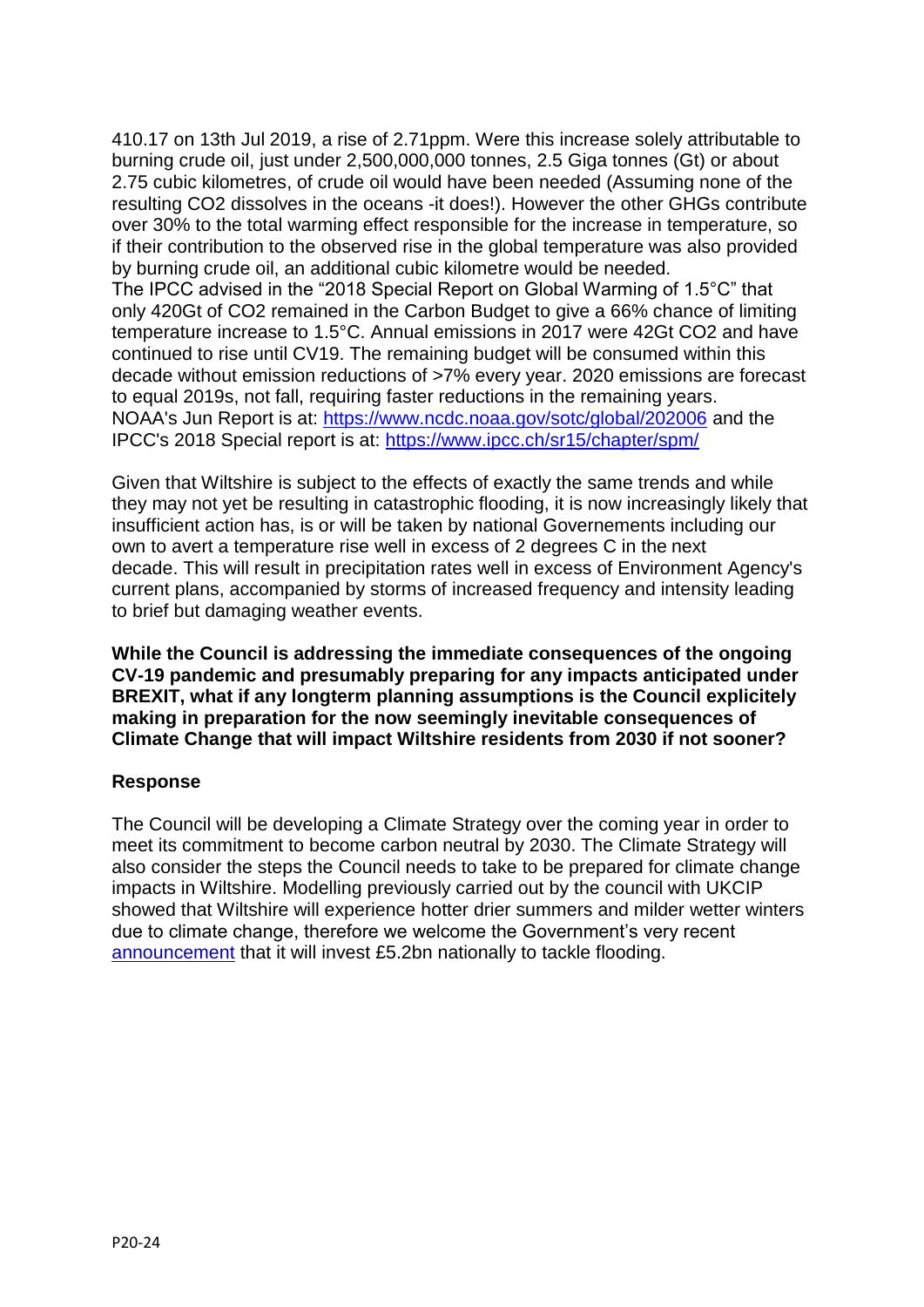**Full Council**

### **21 July 2020**

### **Item 6 - Public Participation**

### **From Jeremy Wire**

### **To Councillor Bridget Wayman, Cabinet Member for Highways, Transport and Waste**

### **Question (P20-25)**

In light of the devastation Covid-19 has brought to the capacity of the bus network, do you plan to rethink the conveyance of the public at an acceptable expense to you and them, with due consideration to their amenity; and if so, what factors will you bring under consideration?

### **Response**

The public transport network across Wiltshire was operating with only 5% of its usual passenger numbers in the early part of the crisis. Levels have begun to creep back up in the past 4 weeks and I am pleased to say that those passengers who have used the bus network in Wiltshire have been key workers, supporting the crisis and members of the public who have no other alternative but to use public transport.

The public bus industry is almost completely reliant currently on government grants which are being paid in lieu of fares.

Wiltshire has been successful in securing £671k of government grant, which we plan to use to further support the local bus network and consider where we can use it to improve services in some areas. We are also waiting on a further grant to improve our demand responsive transport offer operating in the vale of Pewsey.

Staff have also been working hard to deliver active travel around the county, which has helped to support the reduced capacity on public transport by providing a walking and cycling alterative to the bus for those who are able to.

We are in continued dialogue with our bus suppliers and we will work with them to understand passengers future travel habits, once restrictions have been lifted and review how public transport is provided in line with our business plan.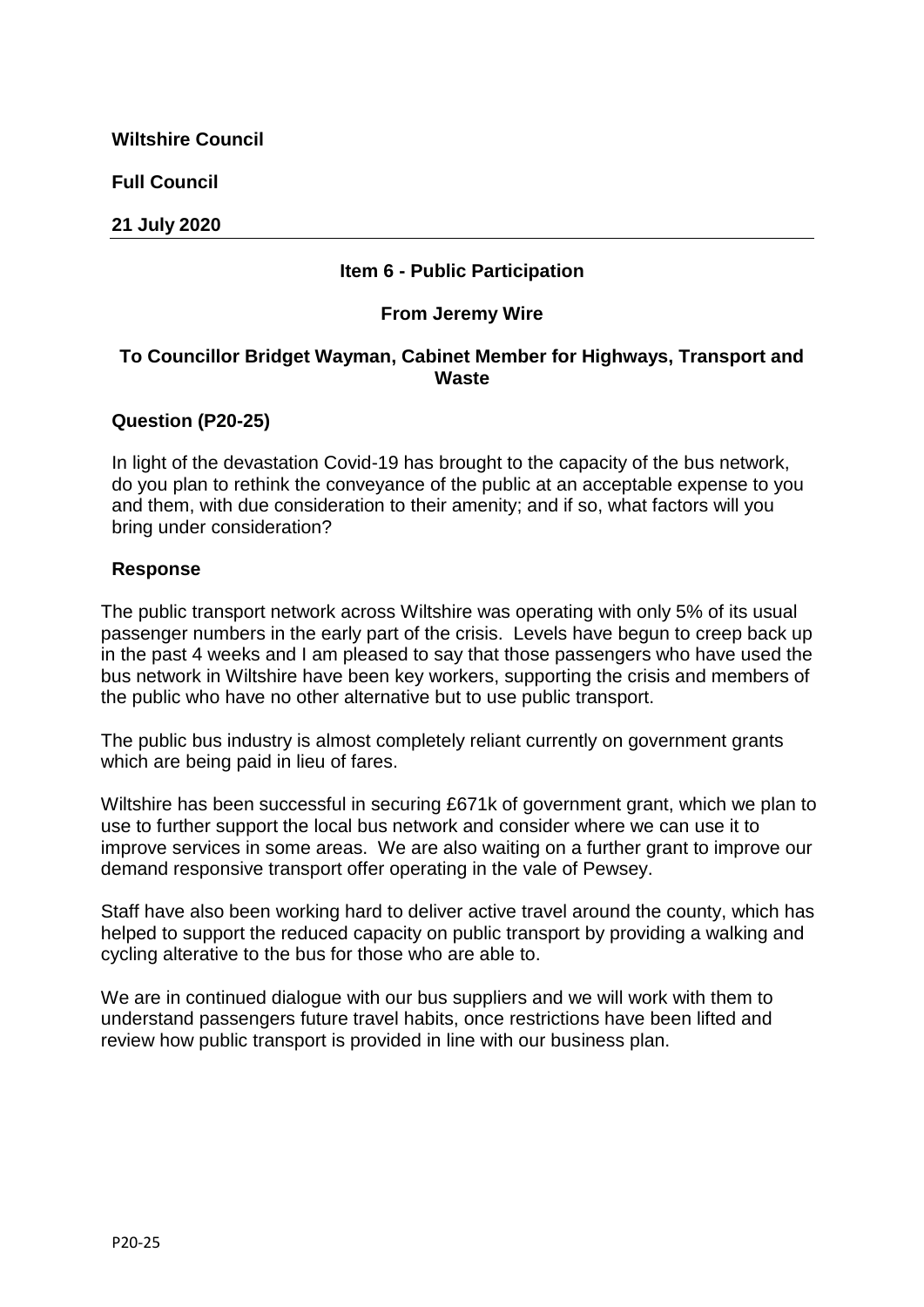| <b>Wiltshire Council</b> |
|--------------------------|
| <b>Full Council</b>      |
| 21 July 2020             |

## **Public Participation – Item 7 – Climate Emegency**

### **From Mel Moden**

## **To Councillor Richard Clewer, Deputy Leader of the COuncil**

#### **Question (P20-26)**

I hope that it is becoming clear to the council that the Climate Emergency can't be tucked away in a convenient box with a tick next to it, and forgotten about. It is in fact, an integral part of all council business, and needs to be treated as such.

Consequently, I am following up on questions from the February meeting, to which I have received no response. I'll be charitable and assume that the council did not recognise that the questions required answers.

Mitigating Climate Breakdown means much more than appointing a Leader of Carbon Reduction.

- 1) What plans do the council have for appointing other appropriate senior leader, in areas such as Waste Management, Risk Management, and making provisions for future risk?
- 2) What plans to the council have for ensuring that statutory responsibilities can be met in the future?

When answering, please bear in mind that the Climate Emergency will impact those who are disadvantaged in our society the most and soonest.

#### **Response**

The Council will be developing a Climate Strategy over the coming year in order to meet its commitment to become carbon neutral by 2030. The strategy will be developed jointly by officers across the council and address issues such as waste management and risk.

The Climate Strategy will consider the steps the Council needs to take to be prepared for climate change impacts in Wiltshire. Modelling previously carried out by the council with UKCIP showed that Wiltshire will experience hotter drier summers and milder wetter winters due to climate change, therefore we welcome the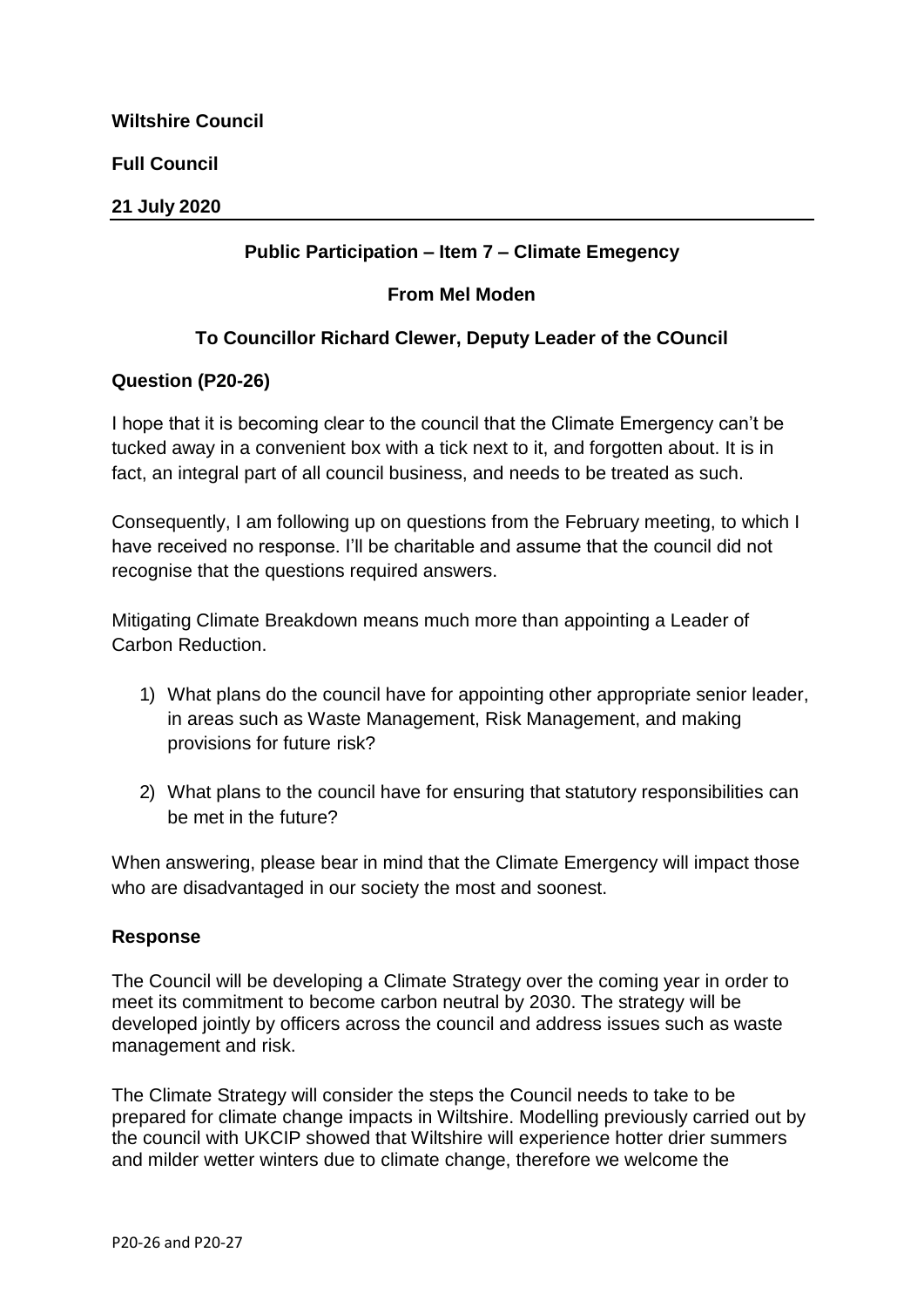Government's very recent [announcement t](https://www.gov.uk/government/news/multi-billion-pound-investment-as-government-unveils-new-long-term-plan-to-tackle-flooding)hat it will invest £5.2bn nationally to tackle flooding.

# **Question (P20-27)**

Further, I reminded the council of the Core Policy Section 2.11, adopted in January 2015, which states;

*The climate in Wiltshire is changing and the challenge is to plan ahead to both mitigate the future consequences and play a meaningful part in trying to reverse the trends. For example, the latest projections indicate that annual mean temperature in the county will rise by between 1.2oC and 1.7oC by the 2020s (2010 to 2039) and by between 3.1oC and 4.1oC by the 2080s (2070 to 2099). Five years ago, that was in your Core Policy. You identified particular vulnerabilities to extreme weather in Wiltshire have been identified and these include high temperatures/heat waves, wind, and excessive rainfall/flooding. Wiltshire's per capita carbon emissions are greater than for either the South West or for the UK. In 2010, Wiltshire made the second lowest contribution to renewable electricity of all areas in 19 the South West and the lowest contribution for renewable heat.*

Bearing in mind that every elected official and officer of the council has a duty under the Nolan principles to act in the public interest**,**

- 1) I ask exactly what meaningful part each councillor, and cabinet member has played in planning ahead to mitigate future consequences, and reverse the trends of climate change in observation of Core Policy?
- 2) And I ask these councillors; are you failing in your duty to act in the public interest?

# **Response**

Full Council, which is made up of every Wiltshire councillor, voted in February 2019 to acknowledge the climate emergency and to seek to make Wiltshire carbon neutral by 2030. As a result of this, dedicated budgets have been allocated as set out in the report for this agenda item, and a Climate Strategy will be developed over the coming year.

The Council has made decisions in line with its planning policies and national planning policy. The Local Plan and Local Transport Plan are currently being reviewed and climate change is a key issue that will be addressed and policies strengthened.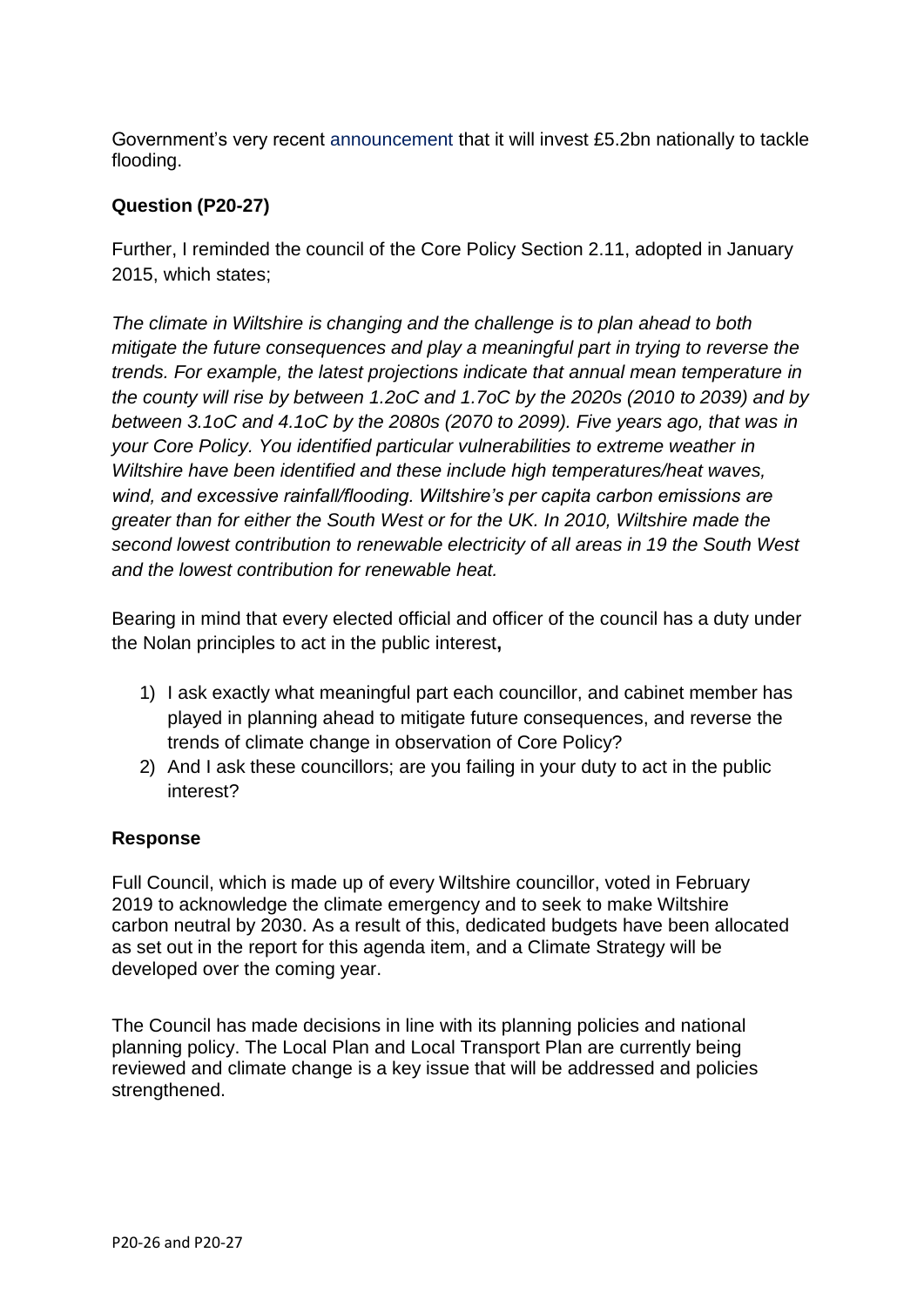**Full Council**

### **21 July 2020**

## **Public Participation – Item 7 – Climate Emergency**

## **From Adrian Temple-Brown – XR Chippenham**

# **To Councillor Richard Clewer, Deputy Leader of the Council**

### **Question (P20-28)**

### Dear Councillors

For the Councillors here who don't believe in anthropogenic Climate Change, this [uTube Video](https://eur02.safelinks.protection.outlook.com/?url=https%3A%2F%2Fwww.youtube.com%2Fwatch%3Fv%3DCB2yPX8FH2c%26t%3D3m18s&data=02%7C01%7Ckieran.elliott%40wiltshire.gov.uk%7C37b661c0008946aa110208d82964c338%7C5546e75e3be14813b0ff26651ea2fe19%7C0%7C0%7C637304860041232728&sdata=29V9x6obtcMP6dSHkBOuDSDMzPTdlzrvh3opMXfbFbM%3D&reserved=0) explains why a dip in the Global  $CO<sub>2</sub>$  Emissions occurred during lockdown.



Most people are not aware that the soil beneath ancient woodland, wetland and grassland can contain over 30% sequestrated carbon by volume. When excavated and exposed to the atmosphere the carbon locked in soil over millennia can naturally convert to Carbon Dioxide  $(CO_2)$ . A cubic meter of excavated soil may release more than a tonne of Carbon Dioxide  $(CO<sub>2</sub>)$ .

The redacted document "Wiltshire Council Housing Infrastructure Fund Business Case – HIF/FF/000456/BC/01 – Chippenham Urban Expansion" details how this council intends to make every single Unit on a 657 Hectare housing/industrial estate into a profitable revenue stream for a tight group of Developers. [Google says](https://eur02.safelinks.protection.outlook.com/?url=https%3A%2F%2Fwww.google.com%2Fsearch%3Fq%3Dhow%2Bmany%2Bsquare%2Bmeters%2Bin%2Ba%2Bhectare%26rlz%3D1C1CHBF_enGB878GB878%26oq%3Dhow%2Bmany%2Bsquare%2Bmeters%2Bin%2Ba%2Bhectare%26aqs%3Dchrome.0.69i59j6j0l2.7313j0j7%26sourceid%3Dchrome%26ie%3DUTF-8&data=02%7C01%7Ckieran.elliott%40wiltshire.gov.uk%7C37b661c0008946aa110208d82964c338%7C5546e75e3be14813b0ff26651ea2fe19%7C0%7C0%7C637304860041242726&sdata=prnrIa74dEkoQ8D8DoFhQ1CeYdXjEzT0sN0GgrQx8g4%3D&reserved=0) there are 10,000 square meters in a hectare, so the 657 Hectares of countryside earmarked for the developers' profit may release  $6,570,000$  tonnes of  $CO<sub>2</sub>$  from soil excavation *alone*. This cabinet does not intend to take any Action at all over the possible release of **six and a half million tonnes of CO<sup>2</sup>** . The focus of its cash and effort is ['Get Development Done'.](https://eur02.safelinks.protection.outlook.com/?url=https%3A%2F%2Fwww.investopedia.com%2Fterms%2Fr%2Frevolving-loan-facility.asp%23%3A%7E%3Atext%3DA%2520revolving%2520loan%2520facility%2520is%2C%252C%2520repay%252C%2520and%2520withdraw%2520again.%26text%3DIn%2520contrast%252C%2520a%2520term%2520loan%2Cby%2520a%2520fixed%2520payment%2520schedule.&data=02%7C01%7Ckieran.elliott%40wiltshire.gov.uk%7C37b661c0008946aa110208d82964c338%7C5546e75e3be14813b0ff26651ea2fe19%7C0%7C0%7C637304860041252721&sdata=au2O3tuJK4bgeOCLjsHKmTfQmSR%2F3soNlTOeMC%2FV3Cs%3D&reserved=0)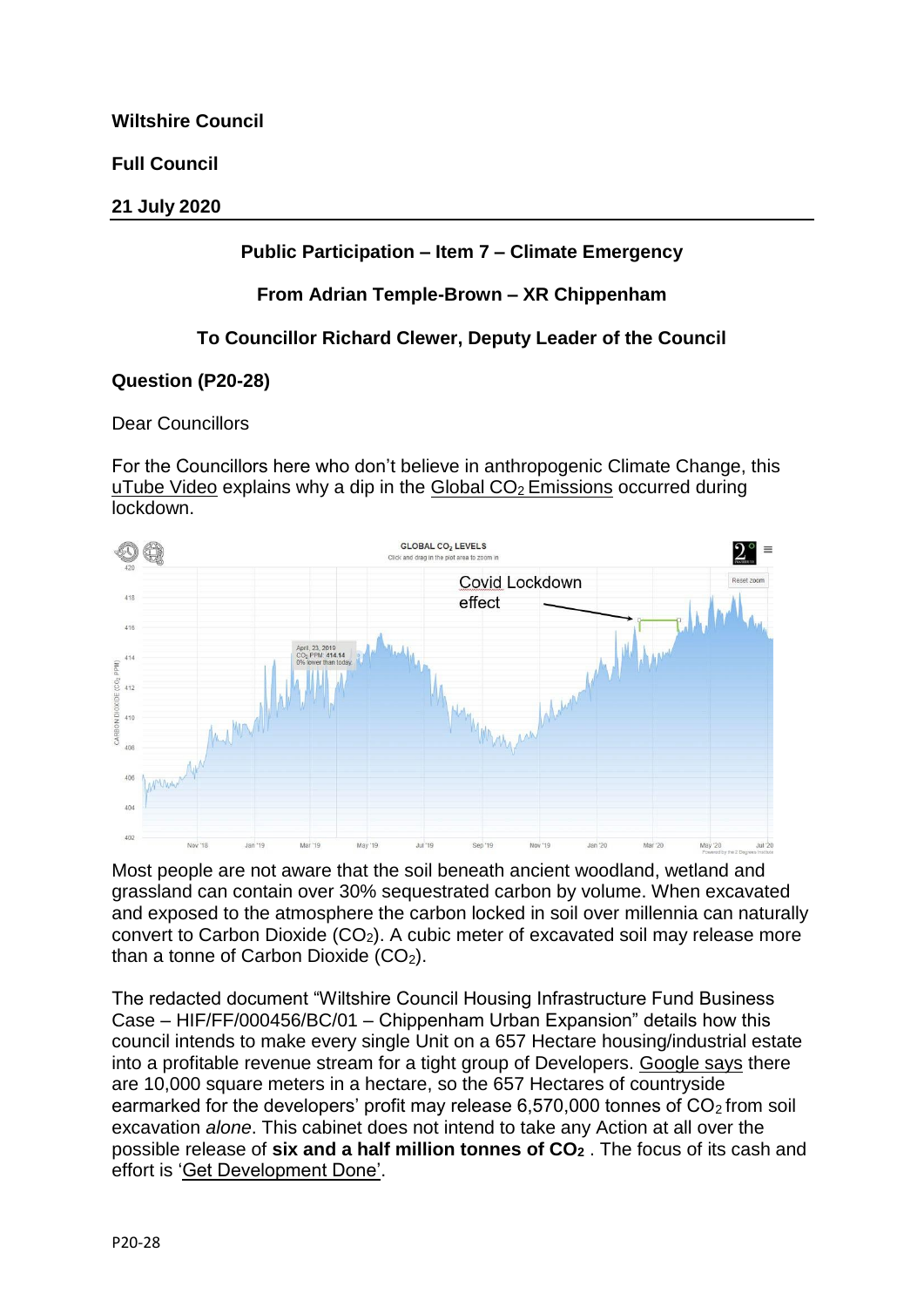On 24-Mar-2020, the WC Cabinet stated that it would *not* add a line item to the Chippenham Eastern Expansion Project Plan (aka HIF Bid) to estimate the carbon emissions from the site clearance and soil excavation associated with building the proposed housing estate, industrial estate and road network over what is currently Wiltshire countryside.

On 13-Jul-2020, the WC Cabinet confirmed that it will *not* estimate the true extent of CO2 emissions from its flagship development project before it spends more of the £5 million allocated this year to further its developer aspirations. The polite but evasive words which confirm the continued **In-Action** with the usual slick, spectral verbiage are worthy of a Government Covid briefing, not of any councillor that cares for the future of our community.

On 24-Feb-2020, using the familiar language of avoidance - which nearly all Public questions attract - this Cabinet refused to confirm that it even accepts the [science](https://eur02.safelinks.protection.outlook.com/?url=https%3A%2F%2Fclimate.nasa.gov%2F&data=02%7C01%7Ckieran.elliott%40wiltshire.gov.uk%7C37b661c0008946aa110208d82964c338%7C5546e75e3be14813b0ff26651ea2fe19%7C0%7C0%7C637304860041252721&sdata=IPsO5zKC2YxhluOcieDSnEwZI6oJNBa5Ct2jhdnpJ0c%3D&reserved=0) [behind climate change!](https://eur02.safelinks.protection.outlook.com/?url=https%3A%2F%2Fclimate.nasa.gov%2F&data=02%7C01%7Ckieran.elliott%40wiltshire.gov.uk%7C37b661c0008946aa110208d82964c338%7C5546e75e3be14813b0ff26651ea2fe19%7C0%7C0%7C637304860041252721&sdata=IPsO5zKC2YxhluOcieDSnEwZI6oJNBa5Ct2jhdnpJ0c%3D&reserved=0)

The HiF Business Case waxes lyrical about sustainable growth, repeated time and time again. There is not a single mention of the Carbon cost, the Emissions cost or the primary  $CO<sub>2</sub>$  emissions sources – it's just about money. If this cabinet had a Grandmother, she'd have been sold long ago, but make no mistake, this cabinet has no compunction at all in selling the family silver instead – our Wiltshire County Farms. The only natural way Wiltshire can fix some of the damage we've done to our atmosphere is by growing trees in soil. Instead, by monetising our county farms for Development, this cabinet is selling a part of our Grandchildren's future. And for what? For money.

Obviously, trees and plants release Oxygen as they grow. It's not often mentioned, but the Oxygen level in the atmosphere is going down twice as fast as the  $CO<sub>2</sub>$  level in the atmosphere is going up. That's what  $CO<sub>2</sub>$  means – one Carbon, two Oxygen. Dominic is allowing this government to plant a measly 12.5 million trees each year, even though last year alone, around [19 Billion trees](https://eur02.safelinks.protection.outlook.com/?url=https%3A%2F%2Fwww.theworldcounts.com%2Fchallenges%2Fplanet-earth%2Fforests-and-deserts%2Frate-of-deforestation&data=02%7C01%7Ckieran.elliott%40wiltshire.gov.uk%7C37b661c0008946aa110208d82964c338%7C5546e75e3be14813b0ff26651ea2fe19%7C0%7C0%7C637304860041262716&sdata=VL%2FkTnzcPflTjCdCiENmKTp%2FIGqAEpndyJ2Q%2FsAkIPg%3D&reserved=0) were cut down to fuel economic growth. This clearly demonstrates that UK Government Climate Action Policy is 1/1000<sup>th</sup> of what it needs to be right now but our children need Wiltshire Farm Land to grow Natural Trees for Oxygen, not to grow Money Trees for Developers.

So, Councillors, please will you read the HiF business case and recognise what your Cabinet are *actually* doing. Take some time to think about the cost to your Grandchildren of allowing the Leaders of this Local Government to continue to execute the Core Policy of Economic Growth. What our offspring need NOW is not Economic Returns for the self-aggrandizing few, it's a Core Policy of Climate *Action*  for everybody's future.

### My question to each councillor is this:

**Now you know about falling Oxygen levels, which side are you on? Will you call your IFA and go long on BOC shares? Or will you Act Now to change Wiltshire Core Policy** *away* **from making money, to focus instead on creating the chance of a future were our young can breathe through to a ripe old age?**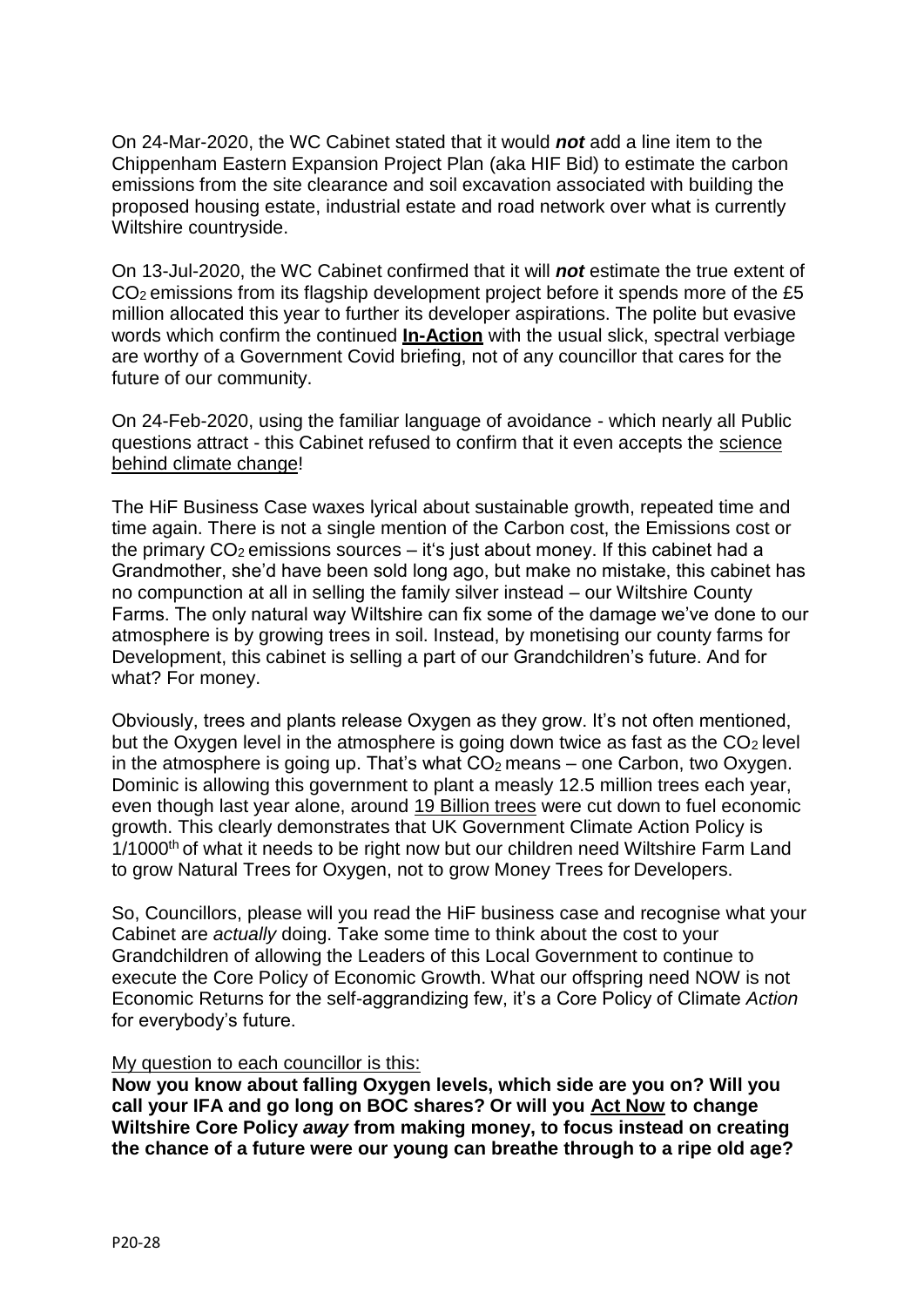**You guys need to wake up to what's happening in front of your eyes, and Act.**

**One way or another, your children will remember the choice you made in your time as Councillor**.

**Have a chat with them about Climate Change.** 

### **Response**

I refer back to the answer provided at cabinet on 23/3/2020 and 14/7/2020.

The Council has declared a climate emergency and set an ambitious target of seeking to become a carbon neutral county by 2030. To achieve carbon neutrality thecouncil will, among other things, need to account for carbon in its development plans. The council will also look at ways of delivering new development with reduced carbon emissions and will investigate offsetting any residual carbon emissions, so that the net input into the atmosphere is as close to zero carbon emissions as possible.

A programme such as Future Chippenham is a long term enterprise in which the Council can develop initiatives that demonstrate our commitment to these aspects of sustainable development.

The Council's ambition is to address such matters comprehensively as the programme proceeds, and is making good progress with its plans for actively managing the environmental impact of the Future Chippenham scheme. Taken together with the answer above, such matters already feature as core elements of the Programme. A specific example might be a biodiversity study to understand how the scheme can achieve a 10% net gain. This would be followed by a Strategy and Investment Plan for natural capital attributed to the scheme. In turn this would allow us to plan the optimisation of different natural and societal assets and maximise the contribution of those assets in to the ecosystems they support. The Wiltshire Core Strategy seeks to protect natural capital, for example soils, water resources and habitats such as Ancient Woodlands.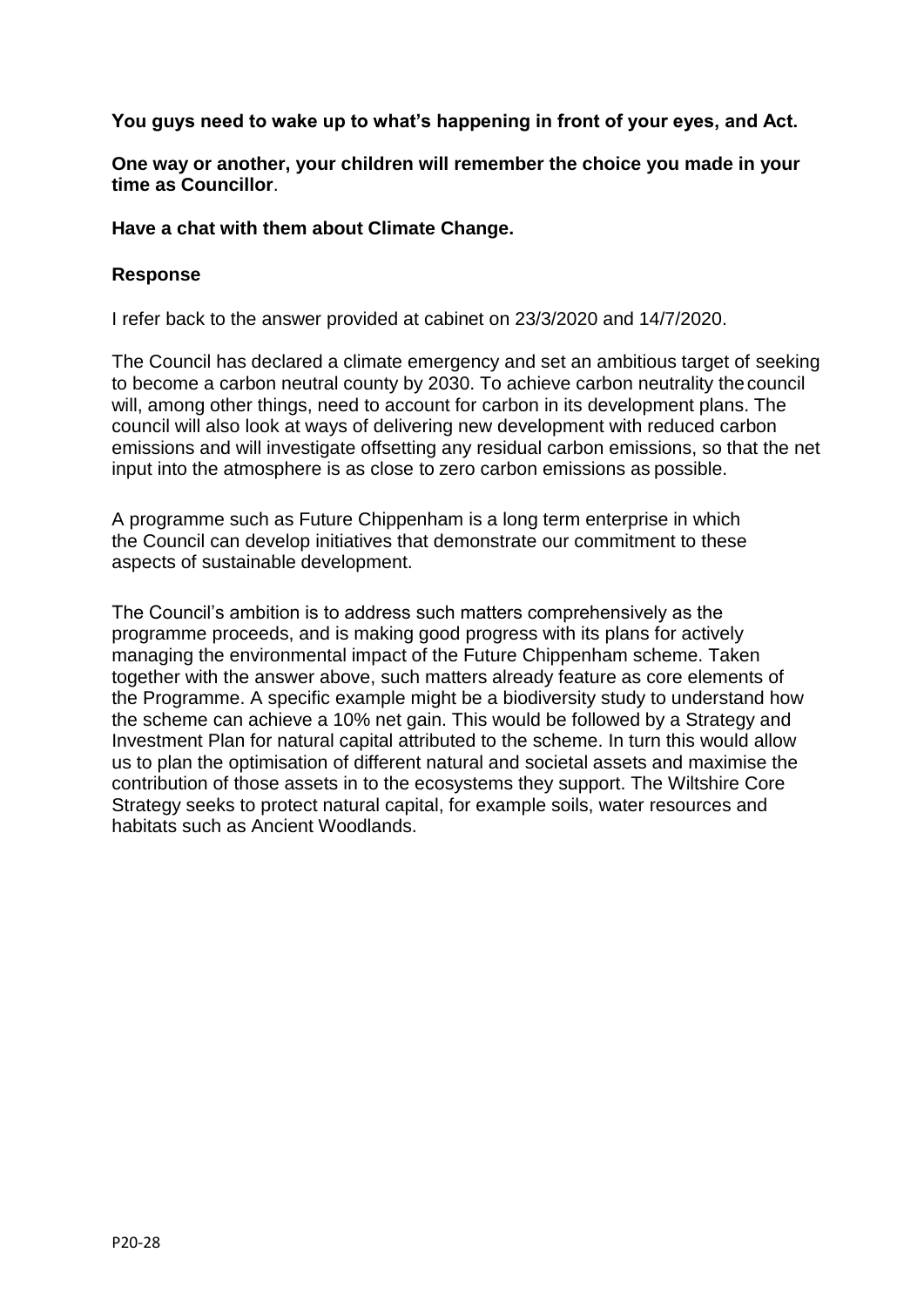**Full Council**

**21 July 2020**

## **Public Participation**

#### **From Adrian Temple-Brown**

### **To Councillor Bridget Wayman, Cabinet Member for Highways, Transport and Waste**

#### **Question (P20-29)**

Considering the waste generated by the Wiltshire population and collected by the WC refuse vehicle fleet:

Does Wiltshire Council pay a private company to deal with this waste, or does a private company pay Wiltshire Council to access the value stream in this waste?

Either way,

How many tonnes of waste did Wiltshire create in 2019 and what total sum of money changed hands with private companies last year to get it dealt with?

#### **Response:**

Data provided reflects the financial year 1 April 2019 to 31 March 2020.

Waste and recycling services provided by Wiltshire Council are delivered under contracts with two contractors, Hills Waste Solutions Ltd and FCC Environment Ltd.

The contracts include a gainshare mechanism whereby the council shares the risks related to the sale of recyclable materials and which are subject to some market volatility. Where these materials have a market value, the council receives the majority share of the net income received from the sale of recyclables. In 2019/20 total income from the sale of recyclate received by the council was £1.84m.

Not all materials collected for recycling or non-landfill treatment have a market value. These materials incur a net cost for recycling or treatment and this forms part of the contract costs. In addition, the council pays for the treatment and disposal of residual waste not suitable for recycling.

Total waste and recycling collected on behalf of Wiltshire Council in 2019/20 = 229,998 tonnes.

For 2019/20, the total value of contract payments made by the council in respect of the collection and management of waste and recycling  $= \text{\pounds}40.44$ m (including the sale of recyclate and the income received).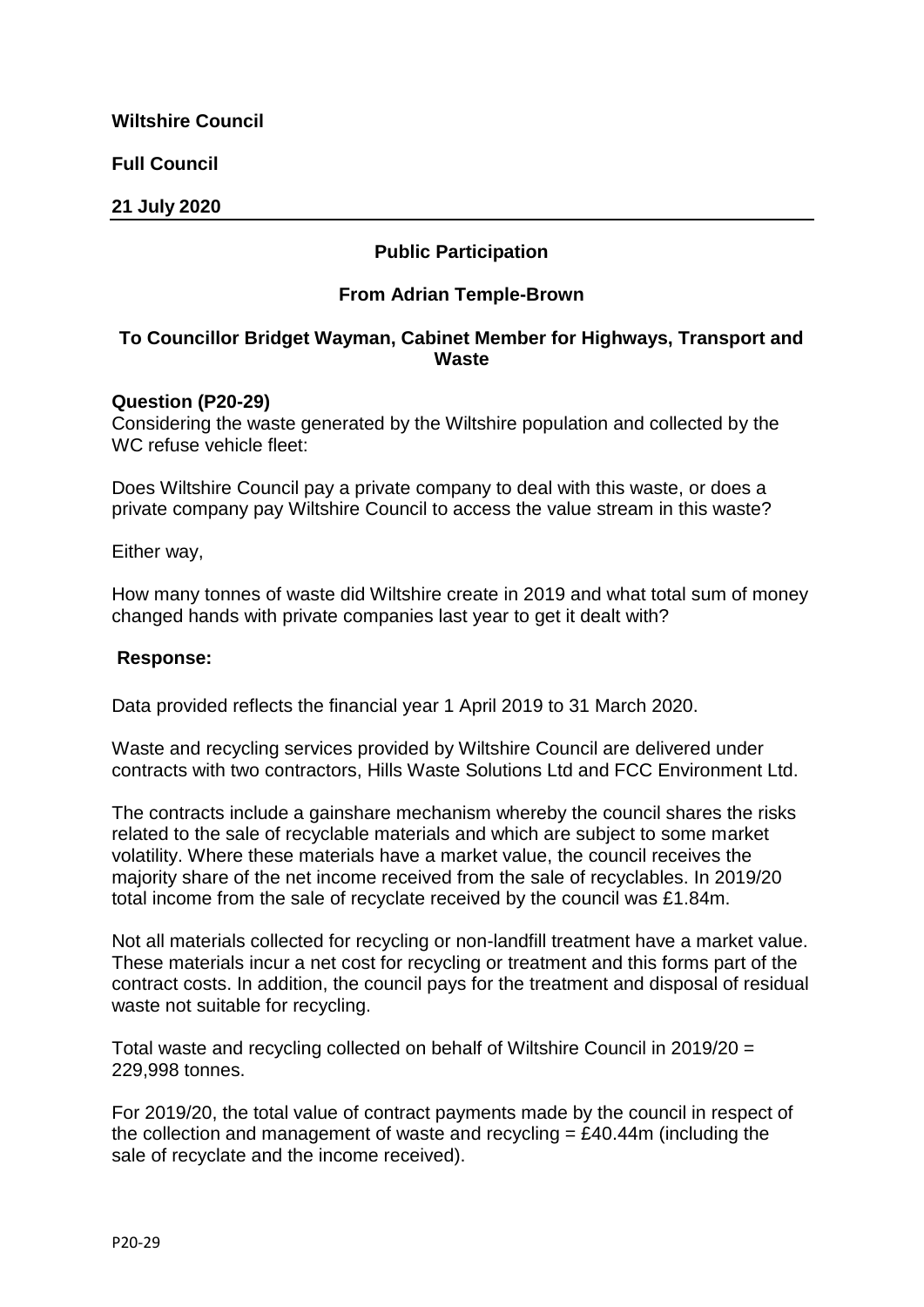The services that contributed to these contract payments are as follows: Waste and recycling services provided to Wiltshire Council by contractors:

- Kerbside collections of household recycling, garden waste and residual waste;
- Bulky household waste collections;
- Clinical waste collections and disposal;
- Operation of 10 household recycling centres;
- Provision of a composting facility;
- Provision of a materials recycling facility (to sort mixed recyclables);
- Provision of waste transfer facilities;
- Treatment and disposal of residual waste.

In addition to the contract payments noted above, a further £3.1m was paid in landfill tax.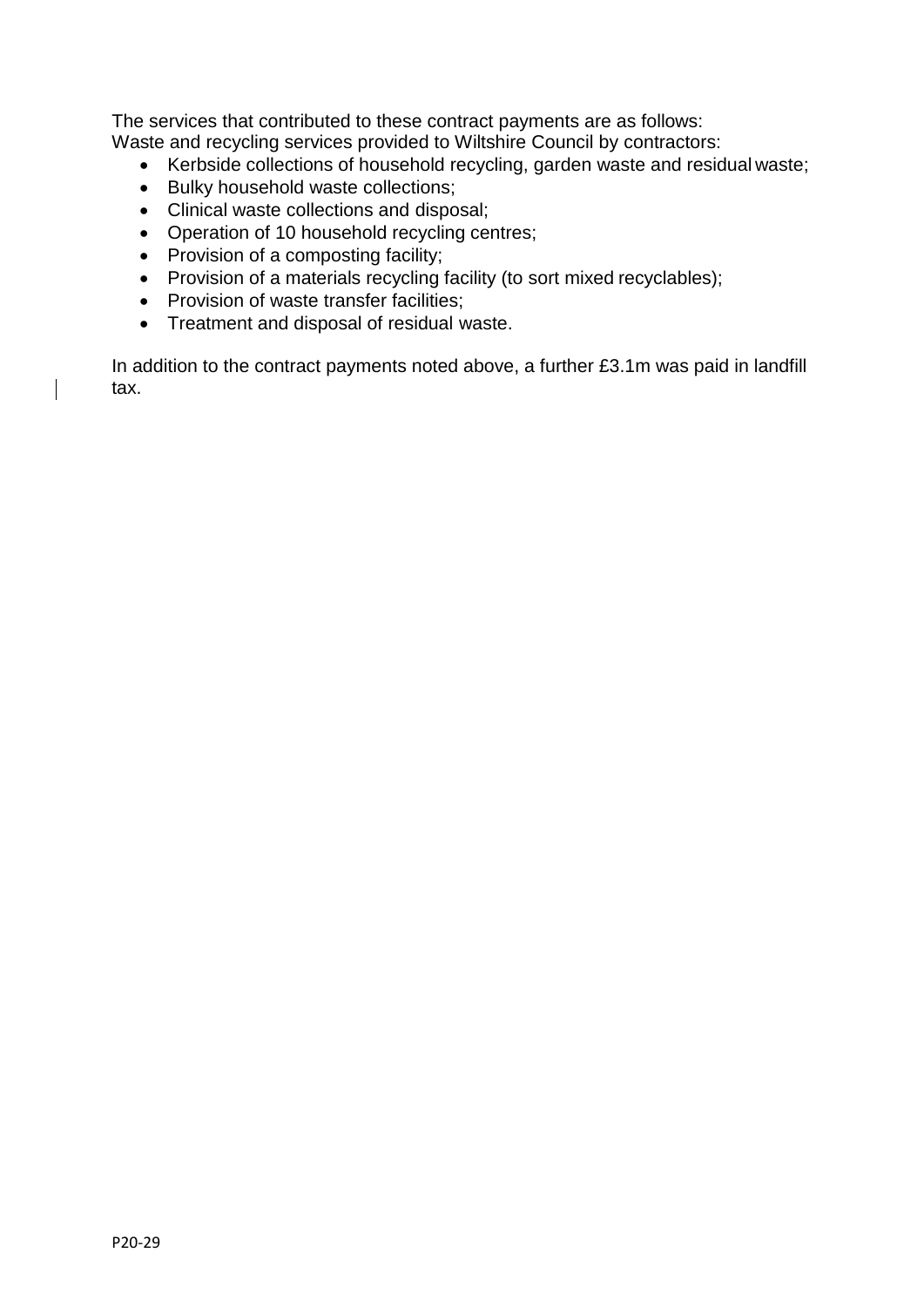**Full Council**

### **21 July 2020**

## **Public Participation**

#### **From Ian James**

### **To Councillor Toby Sturgis, Cabinet Member for Spatial Planning, Development Management and Investment**

#### **Question (P20-30)**

Since 2012 Parish Councils have been completing Neighbourhood Plans for the benefit of their communities and the wider Council development plans. Both parish councils and Wiltshire Council have enthusiastically embraced this system, and the Council must be congratulated in getting 100 parish councils across the line with made Neighbourhood Plans.

Much of the development in Wiltshire is done in partnership with the Council, and parish councils have done their bit in proposing housing numbers to help the Council achieve its' housing supply.

How many houses have been completed or have attained outline planning permission in parishes and towns, which can be counted towards the Housing Land Supply since 2016, which were part of the Neighbourhood Plan Housing Supply?

#### **Response**

Since 2016, the Council's housing data for the monitoring years up to 31 March 2019 from allocated sites in 'made' (or adopted) Neighbourhood Plans includes the following:

| No. of homes built (1 April 2016 - 31 March 2019)                  | 320 |
|--------------------------------------------------------------------|-----|
| No. of homes with planning permission not built (at 31 March 2019) | 389 |
| Allocated sites (without planning permission at 31 March 2019)     | 766 |

Since 1 April 2019, neighbourhood plans have been made that also include allocations for a further 182 homes.

### **Question (P20-31)**

Parish Councils have prepared Neighbourhood Plans with their communities, over an average of 4 years, and many hundreds of meetings, a referendum and adjudication by a Planning Inspector. This is a community led undertaking and forms the path the parish will take on future development, and many other aspects of life.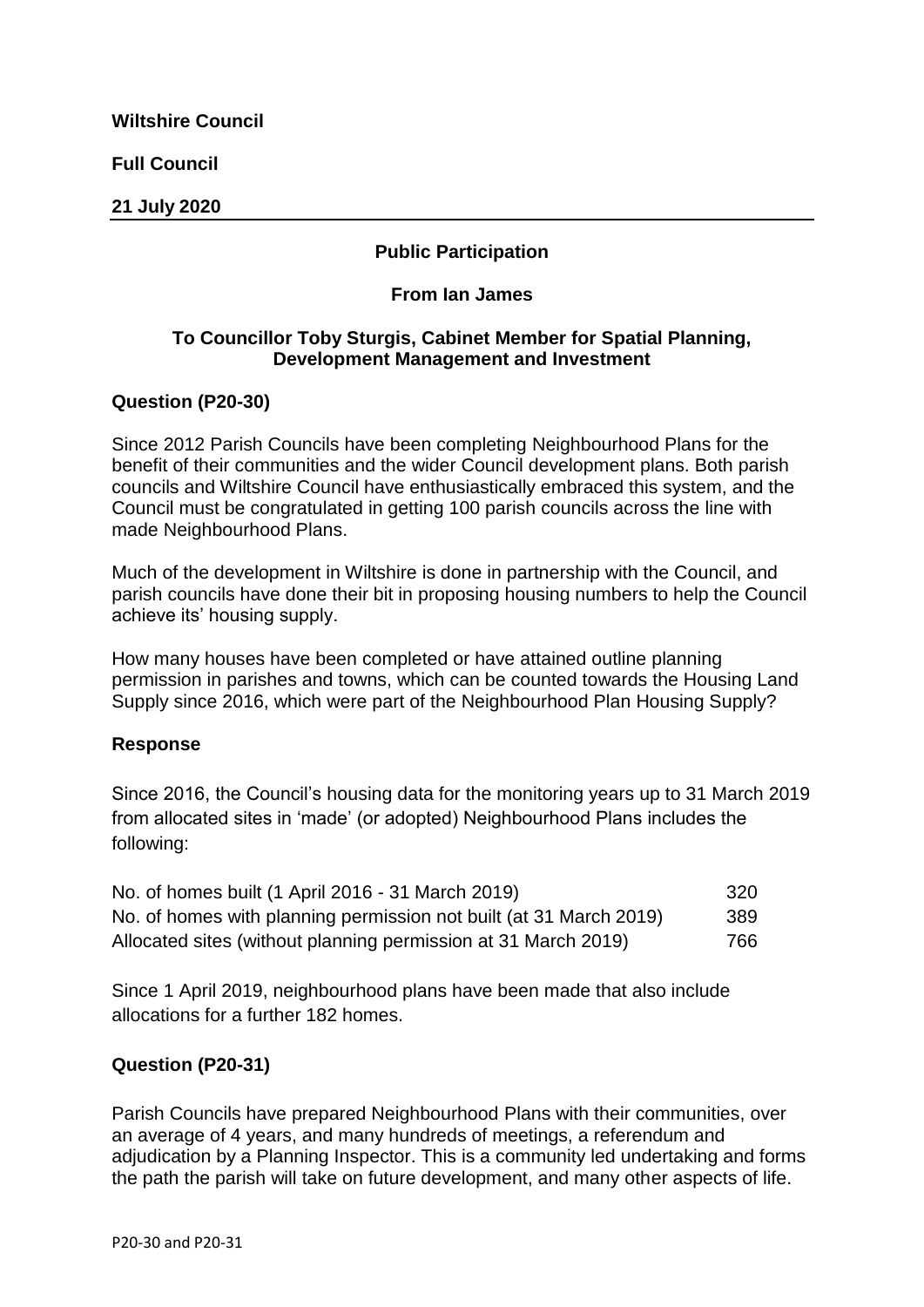It is of grave concern that it appears that the 2019 NPPF is having a significant impact on the effectiveness of Neighbourhood Plans in respect of managing development in their parishes. The recent planning decision made at Malmesbury is just a point in question.

Wiltshire Council planning department has put so much effort in helping parish councils achieve their Neighbourhood Plans it seems counter productive for the Council to change the way Plans support the local development plans.

- 1) Please will the Council outline its position in respect of the recent amendments to the 2019 NPPF and Neighbourhood Plans?
- 2) Will the Council make recommendation to respect the Bremhill Neighbourhood Plan made in 2018 at any future planning applications? A yes or no answer will suffice?

If the answer is no, please explain the context of the refusal to respect the Bremhill Neighbourhood Plan, and the recommendation of the Planning Inspector that there should be no development to the north and east of the Wiltshire North Rivers Cycle route so as to preserve the coalescence between Chippenham Town and the conservation village of Tytherton Lucas.

### **Response**

1) The 2019 National Planning Policy Framework (NPPF), sets out the Government's planning policy and is a material consideration informing both planmaking and the determination of planning applications.

The changes from the previous version of the NPPF (published in 2018) and the 2019 NPPF were limited and did not include any amendments in respect of Neighbourhood Plans. It is not clear therefore what amendments are being referred to in the question.

2) The Council, as Local Planning Authority, will continue to determine its planning applications in accordance with legislation; which requires that they are determined in accordance with the development plan unless material considerations indicate otherwise. The development plan for an area comprises both the Local Plan (prepared by Wiltshire Council) and neighbourhood plans (prepared by Parish and Town Councils). As such, in determining planning applications within Bremhill Parish regard will be given to any relevant policies in the made Neighbourhood Plan, as well as relevant policies in the Local Plan and other relevant material considerations (including the NPPF).

Planning applications are assessed on their merits and require judgements to be made. Their determination is a matter for the relevant decision maker, whether it is by a planning officer through delegated decision, planning committee or sometimes Inspectors through the appeal process. The Council itself cannot prejudge the determination of any planning applications.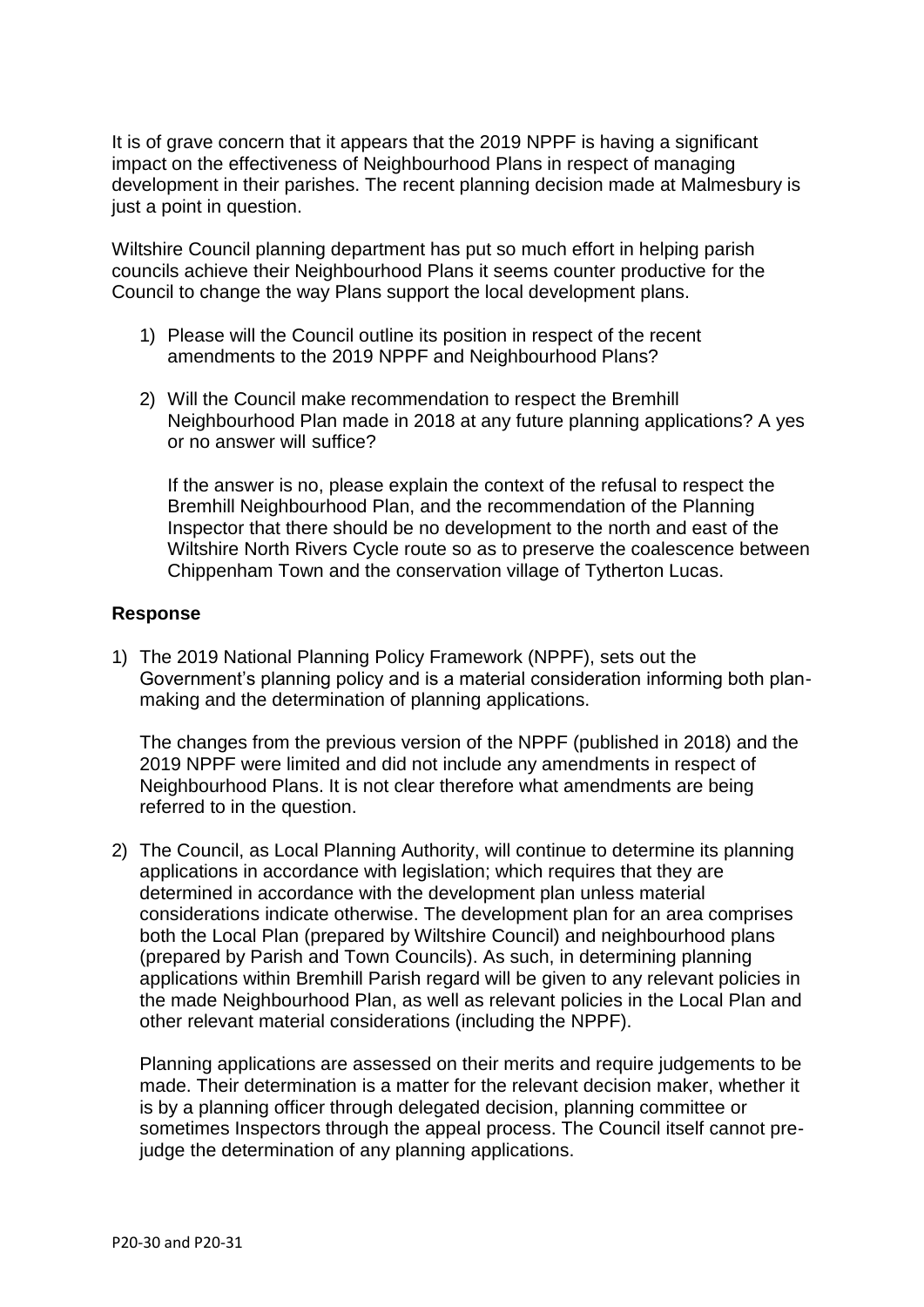**Full Council**

#### **21 July 2020**

### **Item 7 - Wiltshire Council's Response to the Climate Emergency (Carbon Reduction) and Business Plan Update**

### **From Brig Oubridge**

### **To Councillor Richard Clewer, Deputy Leader of the Council and Cabinet Member for Corporate Services, Heritage, Arts, Tourism, Housing and Communities**

It is estimated that at least 30% of Wiltshire's present carbon footprint is due to emissions from motor vehicles. In order for Wiltshire Council to achieve its target of making the county net zero carbon by 2030, those emissions will need to be reduced to close to zero by that time.

#### **Question (P20-32)**

- 1) What plans does Wiltshire Council have to achieve a reduction in carbon emissions from motor vehicles in Wiltshire during the current year, and in each subsequent year to 2030, in order to reach this target?
- 2) What action is being taken to ensure that the Council's development and planning policies will result in decisions which will reflect this policy and aid the achievement of this target?

### **Response**

1) The current Wiltshire Local Transport Plan 2011-2026 (LTP3) identifies reducing carbon emissions as one of its two most important priorities and sets out a number of relevant measures (e.g. encouraging active travel and supporting public transport).

Earlier this year, the Department for Transport (DfT) published the first stage of its Transport Decarbonisation Plan (TDP). Wiltshire Council will engage with the DfT as this process progresses and ultimately the final TDP will provide a key steer in the development of Wiltshire's LTP4.

2) The Council in reviewing its Local Plan to cover the period to 2036, will do so in line with Government policy and legislation that has sustainable development at its core and will need to demonstrate that its policies ensure that development and use of land contributes to the mitigation and adaptation to climate change. In addition, regard will be had to the Council's declaration, which seeks for Wiltshire to be carbon neutral by 2030. Against this context we fully intend to develop a plan that is as low carbon as possible.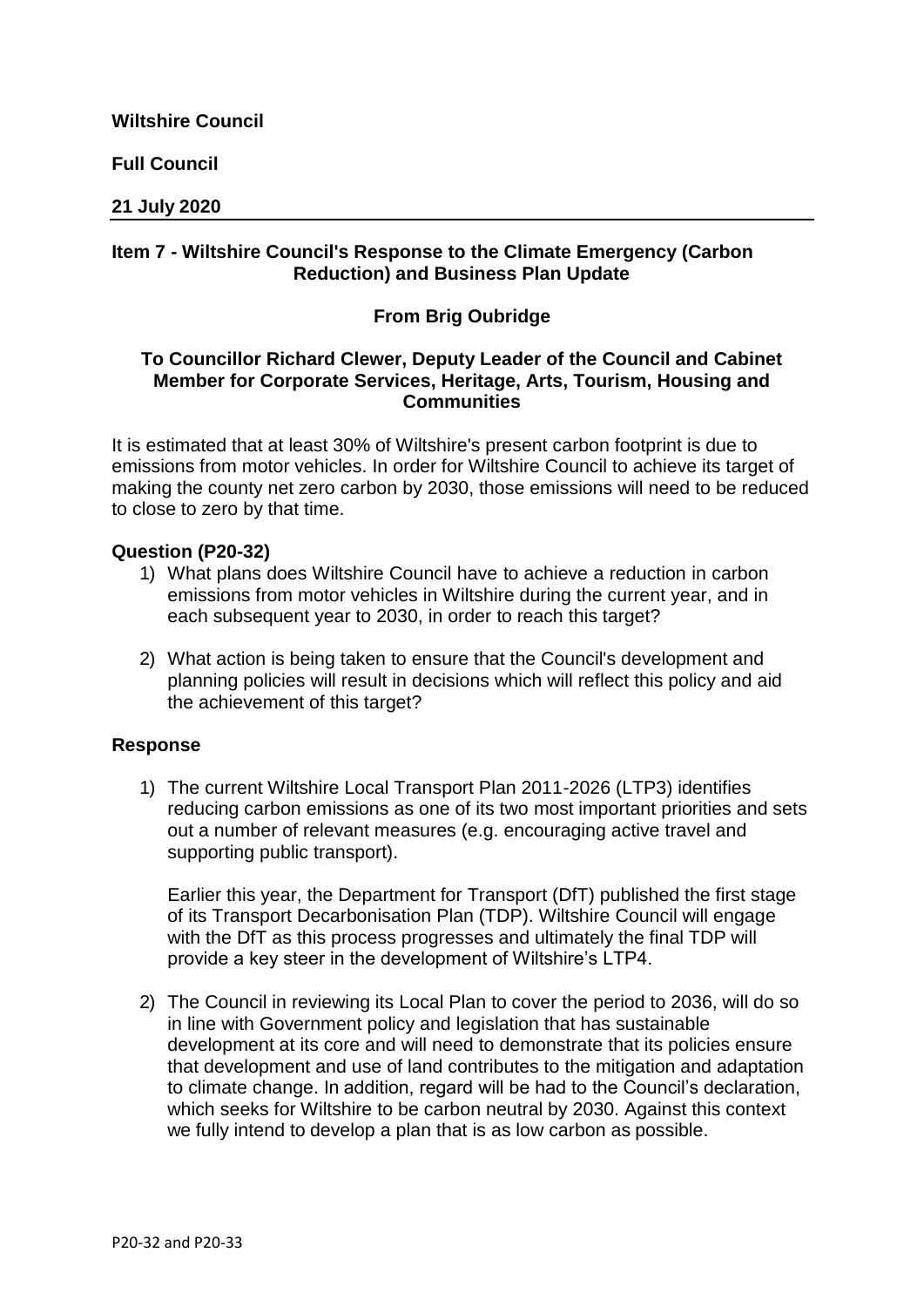## **Question (P20-33)**

- 1) Is there a strategy and costed schedule in place for replacing all the Council's own vehicles and those of its contractors with zero emission alternatives over this period?
- 2) What other measures are planned for reducing the need and demand for motor vehicle use over this period throughout the county in other sectors outside the Council's direct control?

#### **Response**

1) The Council's emerging Fleet Strategy details a fleet replacement programme with a key priority of improving efficiency and reducing carbon emissions in line with the carbon neutral target by 2030, this will include the provision by some of its contractors. The council's fleet replacement programme will be fully costed and scheduled.

The Council will be developing a Climate Strategy over the coming year which will look at how to tackle carbon emissions from other contractors.

- 2) Earlier this year, the Department for Transport (DfT) published the first stage of its Transport Decarbonisation Plan (TDP). This set out the following strategic priorities:
- Accelerating modal shift to public and active transport
- Decarbonisation of road vehicles
- Decarbonising how we get our goods
- Place-based solutions for emissions reduction
- UK as a hub for green transport technology and innovation
- Reducing carbon in a global economy

The council will engage with the DfT as the TDP process progresses and ultimately the final TDP will provide a key steer in the development of Wiltshire's fourth local transport plan.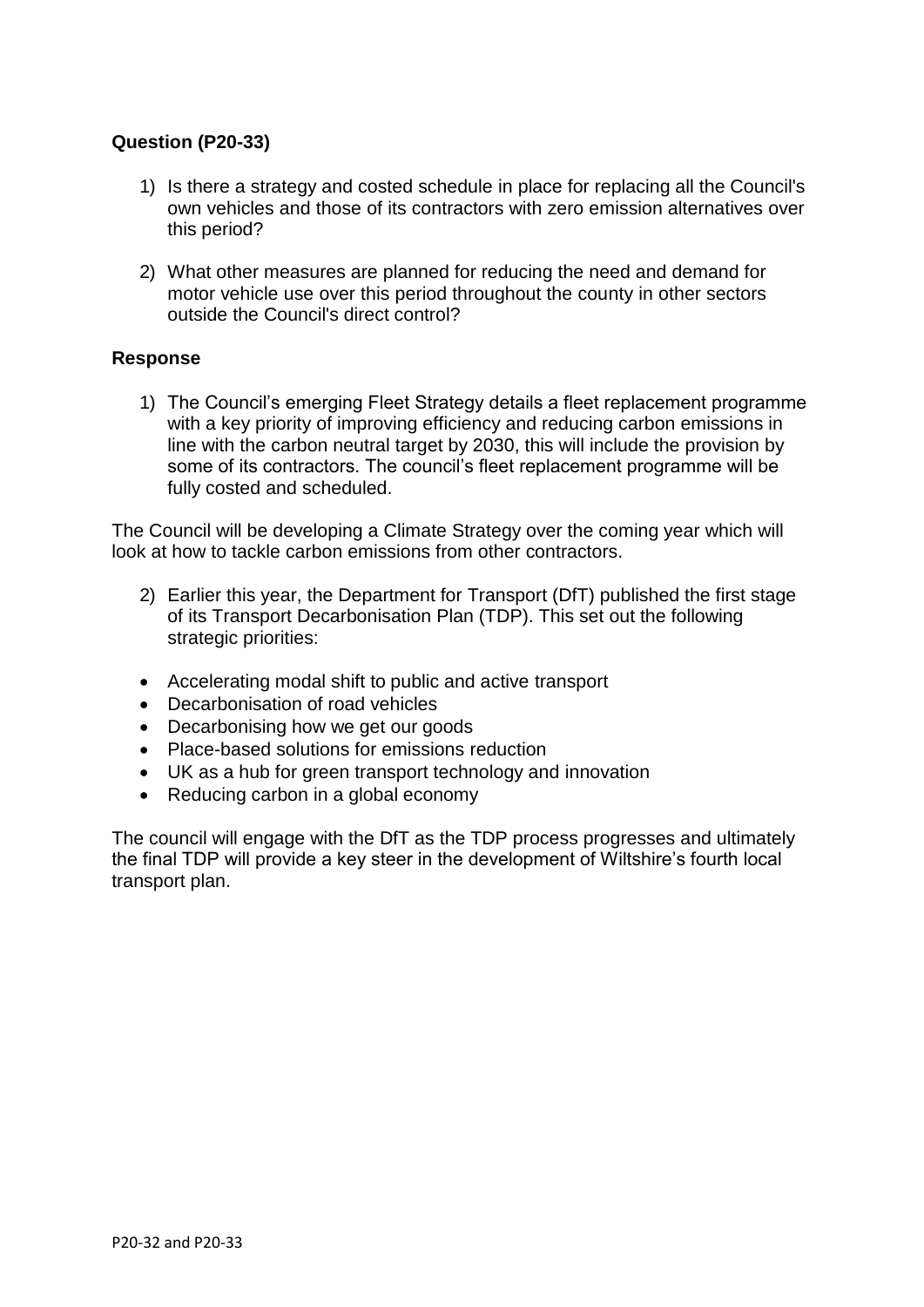**Full Council**

#### **21 July 2020**

### **Item 7 - Wiltshire Council's Response to the Climate Emergency (Carbon Reduction) and Business Plan Update**

### **From Chris Caswill**

### **To Councillor Richard Clewer, Deputy Leader of the Council and Cabinet Member for Corporate Services, Heritage, Arts, Tourism, Housing and Communities**

### **Question (P20-34)**

In a reply to a question at the last Cabinet meeting it was stated that *"The Council does not have a policy on the amount of tonnes psm of carbon in new development or a draft emissions policy for different types of completed build."* Why on earth not? Will you now reconsider the need for these policies as obvious contributors to tackling the climate emergency in Wiltshire, not least because of the very high numbers of new houses that the Council is currently targeting.

#### **Response**

The need to introduce new planning policies in the Local Plan will be considered through the review process.

While we do not have a policy that directly addresses the need for all development to calculate its 'whole life carbon cost', the Wiltshire Core Strategy does seek to protect natural capital, for example soils, water resources and habitats such as Ancient Woodlands.

The challenge for the emerging Local Plan will be to take more steps towards reducing both 'operational' and 'embodied' carbon in all new developments. This can be largely achieved through a fabric first approach in the construction of new developments, but the Council cannot act alone in delivering this. The development industry will also be key in the carbon reduction journey and they too work to a range of British Standards to deliver sustainable construction.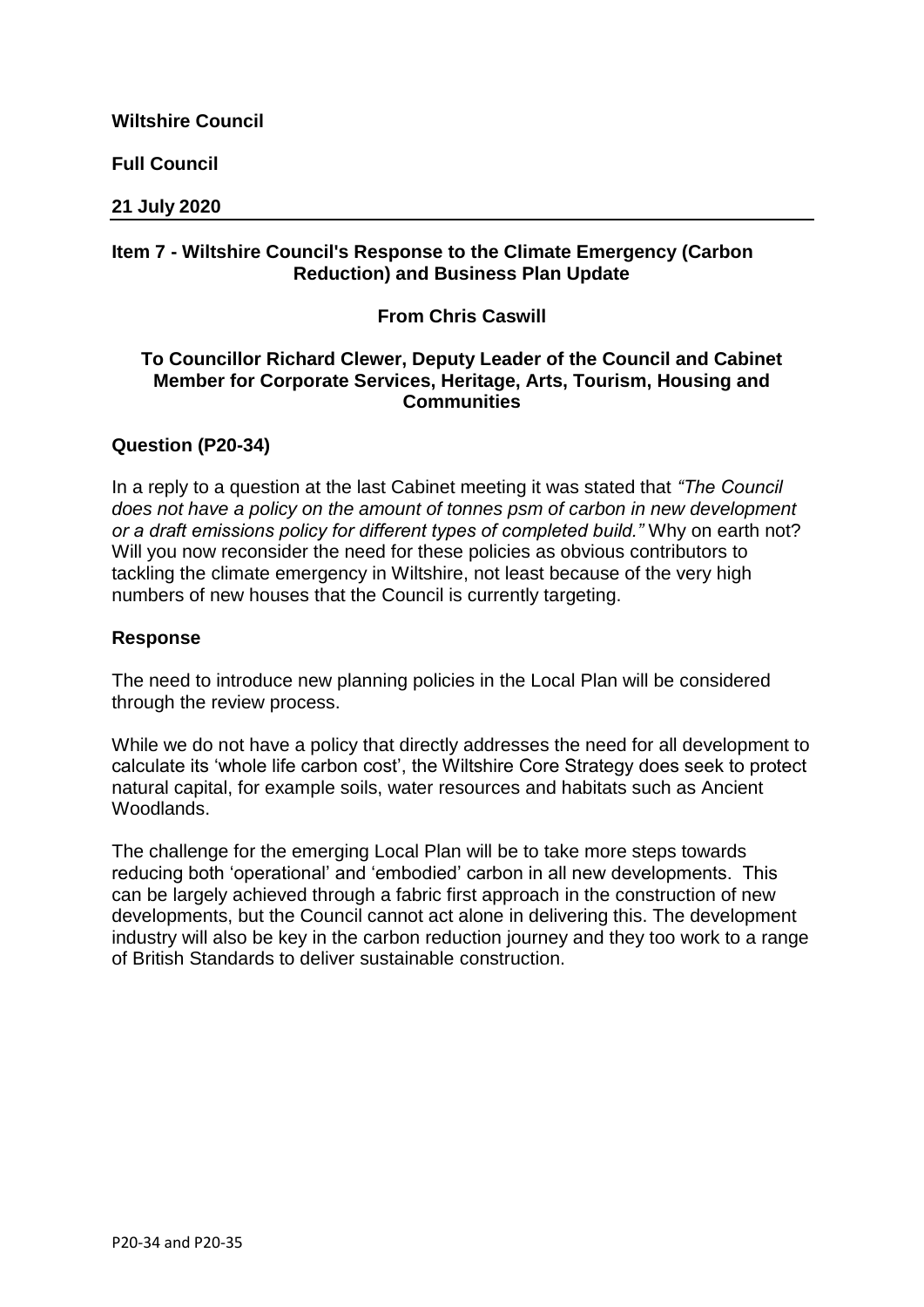### **Item 6 - Public Participation**

### **From Chris Caswill**

## **To Councillor Philip Whitehead, Leader of the Council**

### **Question (P20-35)**

How much of the £5.5 million public funding allocated to the Future Chippenham project for the current financial year has so far been:

- (a) Spent ?
- (b) Committed?

And is this funding currently ringfenced for Future Chippenham or can it be redeployed, at a time when the Council is heading for multi million pound overspend?

### **Response**

The budget allocated to Future Chippenham programme is £5.2m of which £4.2m is forward funding of the HIF grant award of £75m. Of this £4.2m the amount spent in Q1 2020/21 is £665k. £1m was assigned to the programme to support resource requirements. This is currently under review.

The HIF grant award is in support of capital spend to deliver the proposed road and associated infrastructure and cannot be reallocated.